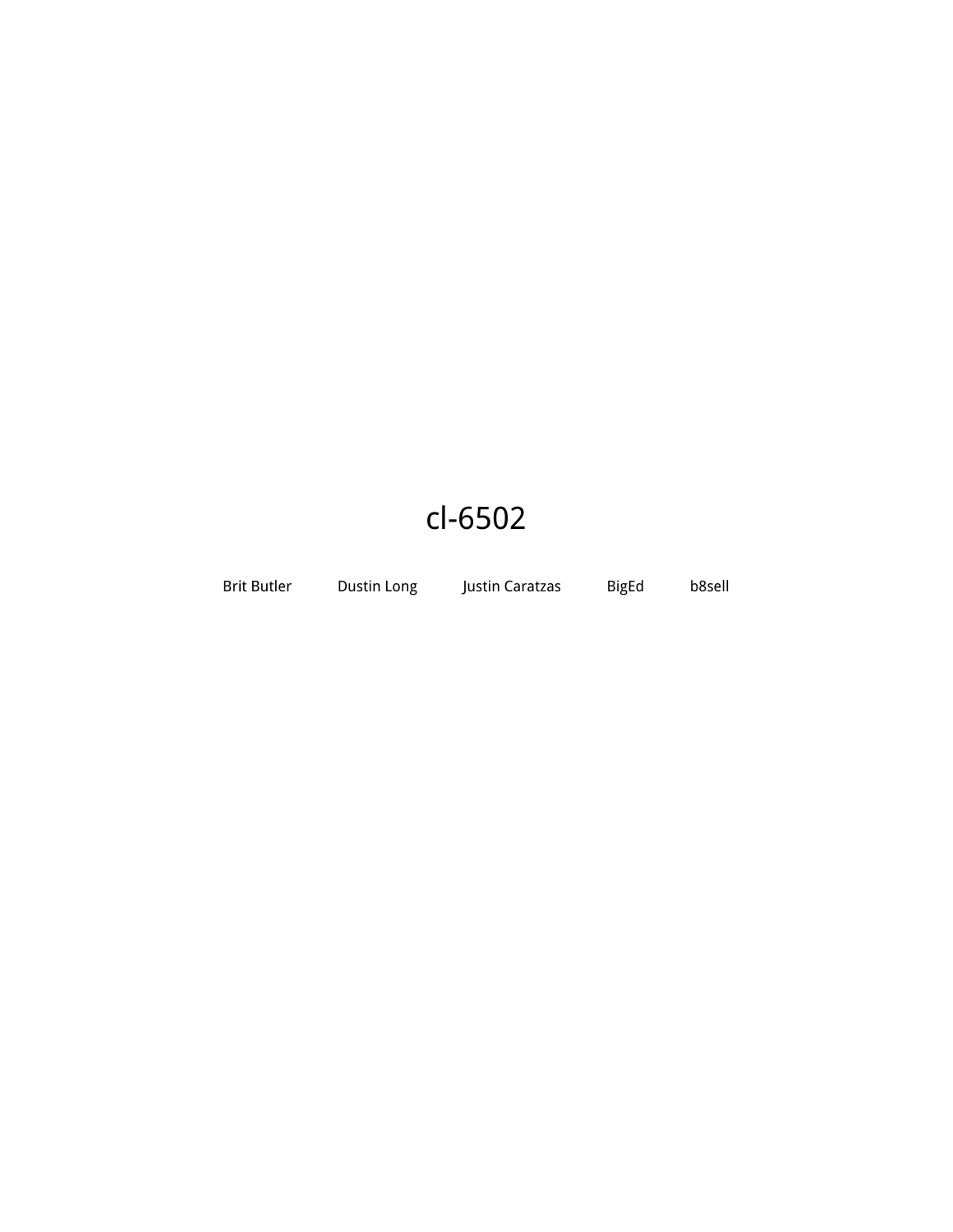# **Contents**

| 1 | Introduction                                   | 4   |
|---|------------------------------------------------|-----|
|   |                                                | 4   |
|   |                                                | 4   |
|   |                                                | 4   |
|   |                                                | 5   |
|   |                                                | 5   |
|   |                                                | 5   |
|   |                                                | 5   |
| 2 | <b>Addressing Modes</b>                        | 6   |
|   | addressing. lisp: The Addressing Mode Protocol | 6   |
|   |                                                | 6   |
|   |                                                | 7   |
|   |                                                | 7   |
|   |                                                | 7   |
|   | 3 CPU                                          | 9   |
|   |                                                | 9   |
|   |                                                | 9   |
|   |                                                | 9   |
|   |                                                | - 9 |
|   |                                                |     |
|   |                                                |     |
|   |                                                |     |
| 4 | <b>Opcode Emulation</b>                        | 14  |
|   |                                                | 14  |
|   |                                                |     |
|   |                                                | 14  |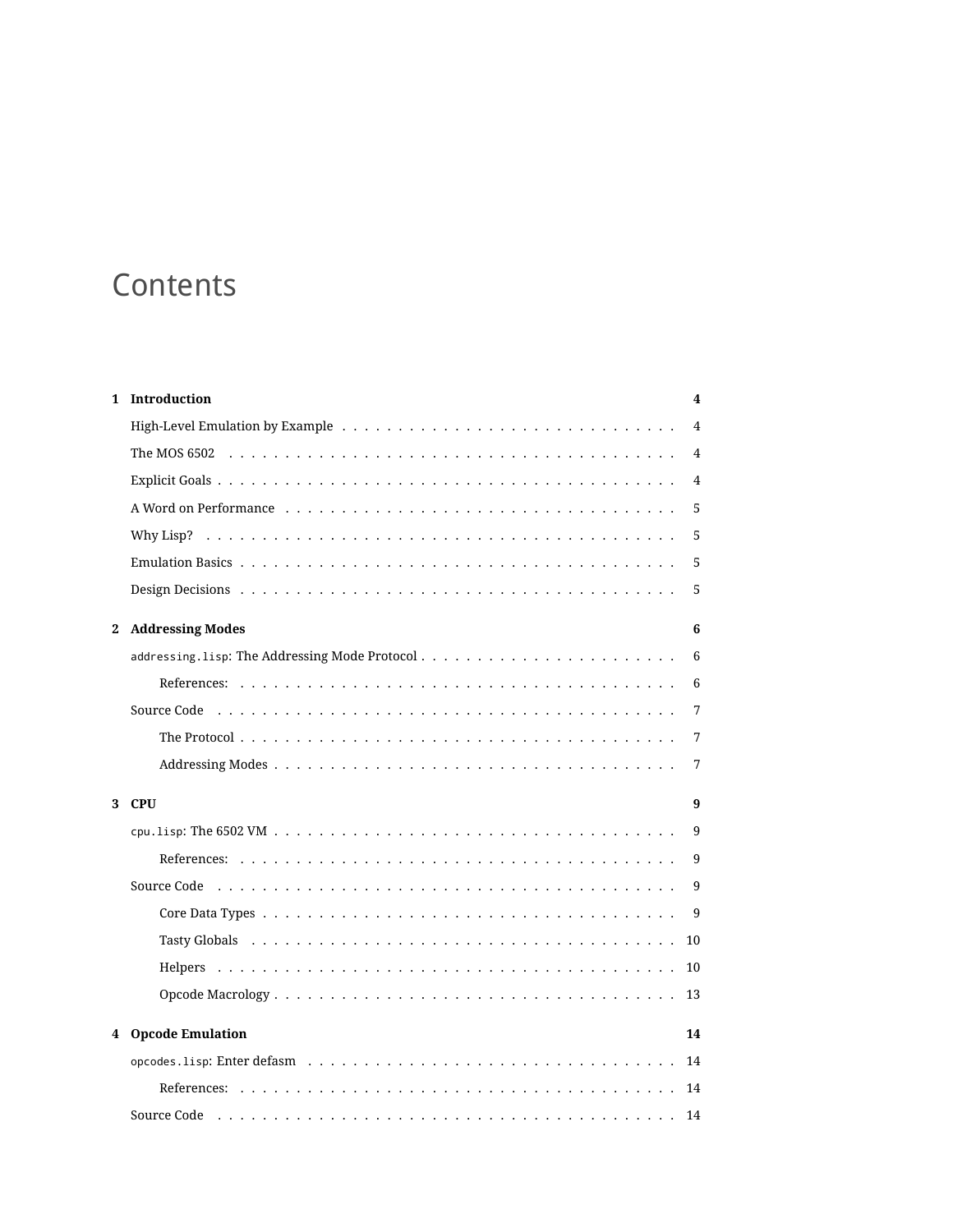|                                      | <b>5</b> Exceptional Conditions                                                                                                                                                                                                | 22  |  |  |
|--------------------------------------|--------------------------------------------------------------------------------------------------------------------------------------------------------------------------------------------------------------------------------|-----|--|--|
|                                      |                                                                                                                                                                                                                                | 22  |  |  |
|                                      |                                                                                                                                                                                                                                | 22  |  |  |
|                                      | 6 Stepping and Execution                                                                                                                                                                                                       | 23  |  |  |
|                                      |                                                                                                                                                                                                                                |     |  |  |
|                                      |                                                                                                                                                                                                                                |     |  |  |
| 7                                    | A Naive JIT                                                                                                                                                                                                                    | 24  |  |  |
|                                      |                                                                                                                                                                                                                                |     |  |  |
|                                      | Source Code (a) respectively and solution of the contract of the contract of the contract of the contract of the contract of the contract of the contract of the contract of the contract of the contract of the contract of t |     |  |  |
| 8                                    | <b>Taking Apart Old Code</b>                                                                                                                                                                                                   | 25  |  |  |
|                                      | disassemble. lisp: When one is Lost $\dots \dots \dots \dots \dots \dots \dots \dots \dots \dots \dots \dots \dots$                                                                                                            | -25 |  |  |
|                                      |                                                                                                                                                                                                                                | -25 |  |  |
| 9                                    | <b>Parsing Assembly</b>                                                                                                                                                                                                        | 27  |  |  |
|                                      |                                                                                                                                                                                                                                |     |  |  |
|                                      |                                                                                                                                                                                                                                |     |  |  |
|                                      |                                                                                                                                                                                                                                |     |  |  |
| <b>10 Creating New Code</b><br>30    |                                                                                                                                                                                                                                |     |  |  |
|                                      |                                                                                                                                                                                                                                | 30  |  |  |
|                                      |                                                                                                                                                                                                                                | 30  |  |  |
|                                      | Source Code (a) respectively and the contract of the contract of the contract of the contract of the contract of the contract of the contract of the contract of the contract of the contract of the contract of the contract  | 30  |  |  |
|                                      | 11 Wrap it with a Bow                                                                                                                                                                                                          | 34  |  |  |
|                                      |                                                                                                                                                                                                                                | 34  |  |  |
|                                      |                                                                                                                                                                                                                                | 34  |  |  |
| 12 Lessons Learned - Emulation<br>35 |                                                                                                                                                                                                                                |     |  |  |
|                                      |                                                                                                                                                                                                                                | 35  |  |  |
|                                      | What must be fast response to the set of the set of the set of the set of the set of the set of the set of the set of the set of the set of the set of the set of the set of the set of the set of the set of the set of the s | 35  |  |  |
|                                      |                                                                                                                                                                                                                                | 35  |  |  |
|                                      |                                                                                                                                                                                                                                |     |  |  |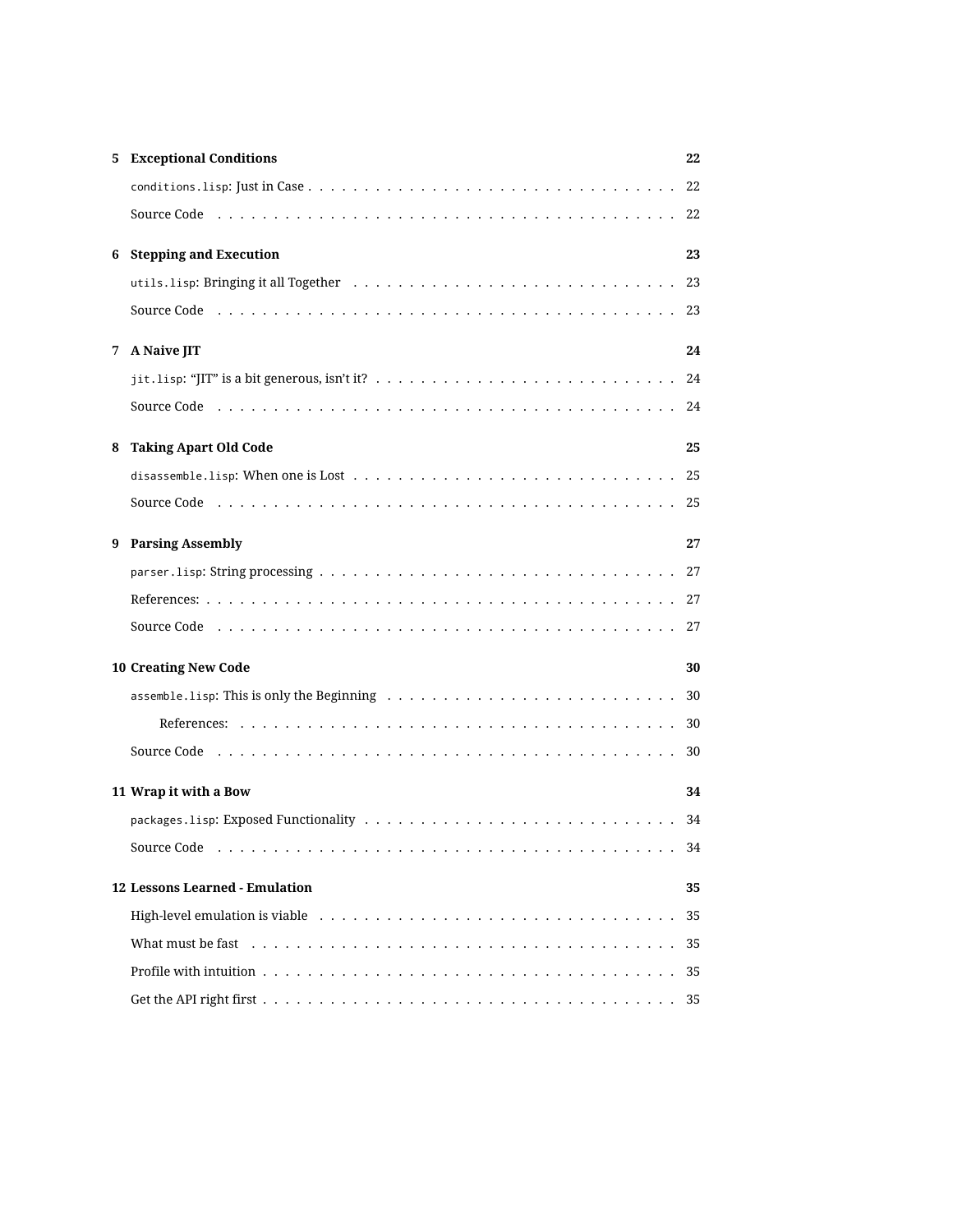| 13 Lessons Learned - Common Lisp |  |  |
|----------------------------------|--|--|
|                                  |  |  |
|                                  |  |  |
|                                  |  |  |
|                                  |  |  |
|                                  |  |  |
| 14 Conclusion                    |  |  |
|                                  |  |  |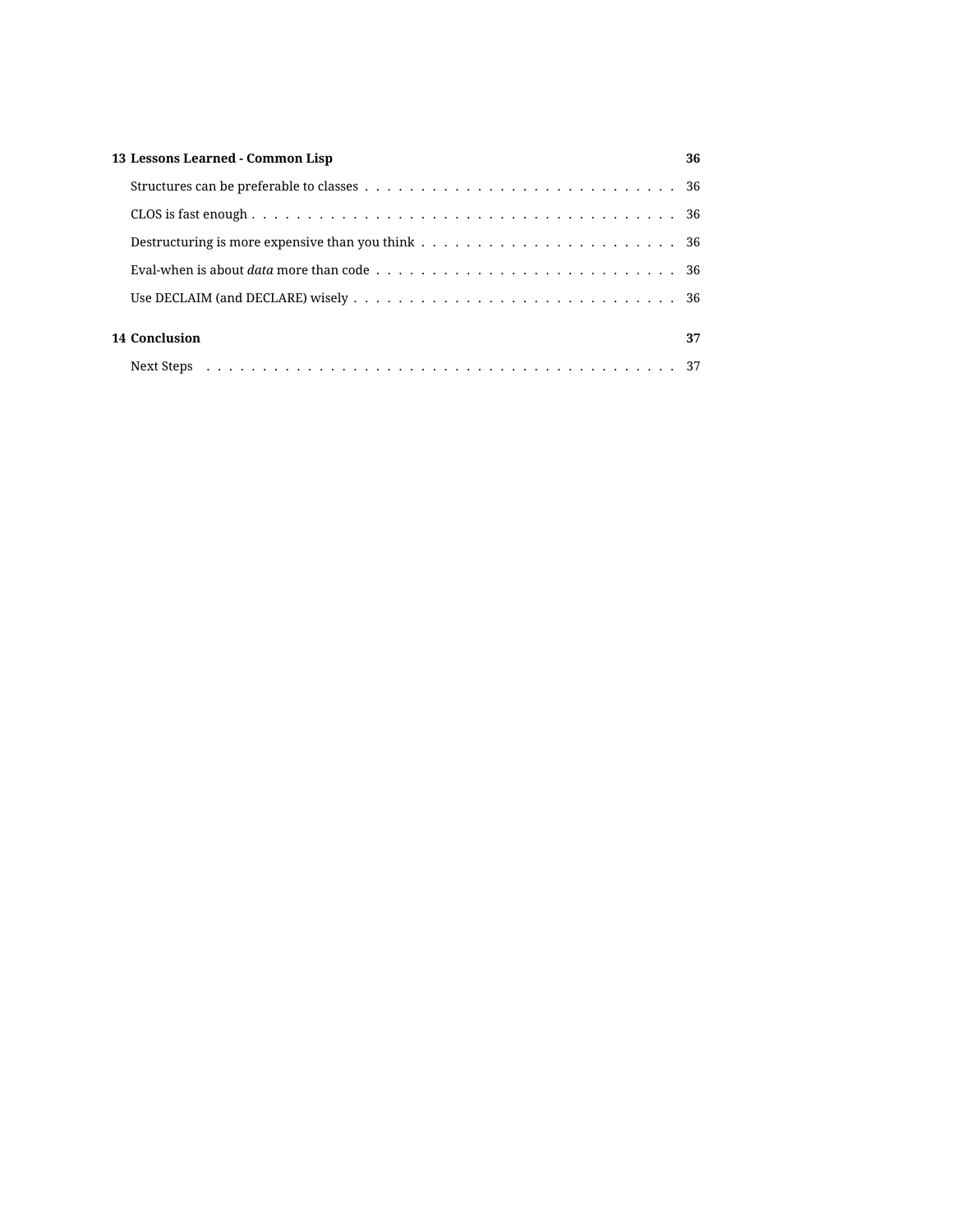# <span id="page-4-0"></span>1 | Introduction

### <span id="page-4-1"></span>**High-Level Emulation by Example**

I started working on **cl-6502** to develop a better mental model of assembly and how CPUs work. The project has evolved into a highly correct, concise 6502 emulator. Its nearest neighbors, and inspirations, are [lib6502](http://piumarta.com/software/lib6502/) and [py65](https://github.com/mnaberez/py65) which also make for pretty good reading if you prefer C or Python to Lisp. :)

## <span id="page-4-2"></span>**The MOS 6502**

The [MOS 6502,](http://en.wikipedia.org/wiki/MOS_Technology_6502) as noted in the README, is famous for its usage in:

- the [Apple II,](http://en.wikipedia.org/wiki/Apple_II_series)
- the [Nintendo,](http://en.wikipedia.org/wiki/Nintendo_Entertainment_System)
- the [Commodore 64,](http://en.wikipedia.org/wiki/Commodore_64)
- the [BBC Micro,](http://en.wikipedia.org/wiki/BBC_Micro)
- Bender, the Terminator, and elsewhere.

It was, therefore, a large component of the microcomputer boom in the 1980s and helped usher in the Modern PC era we enjoy today. The 6502 also comes from a time when assembly programming was necessary for fast, responsive programs. Consequently, the assembly language was designed with the intent that it would be used by humans at least as often as it would be generated by a compiler for a higher-level language. This makes it ideal for education purposes especially relative to the complex x86 assembly that is prevalent today.

## <span id="page-4-3"></span>**Explicit Goals**

**cl-6502** does have some explicit technical goals:

- Code size excluding tests should be < 1000 loc. (**0.9.7**: 949 lines)
- Able to run at 8 mhz or faster using a single core on an Intel Core CPU. (**0.9.7**: ~50 mhz)
- Cycle-accurate emulation suitable for use in a full NES emulator.
- Readable as a 6502 introduction for someone with or without a copy of [CLHS.](http://www.lispworks.com/documentation/HyperSpec/)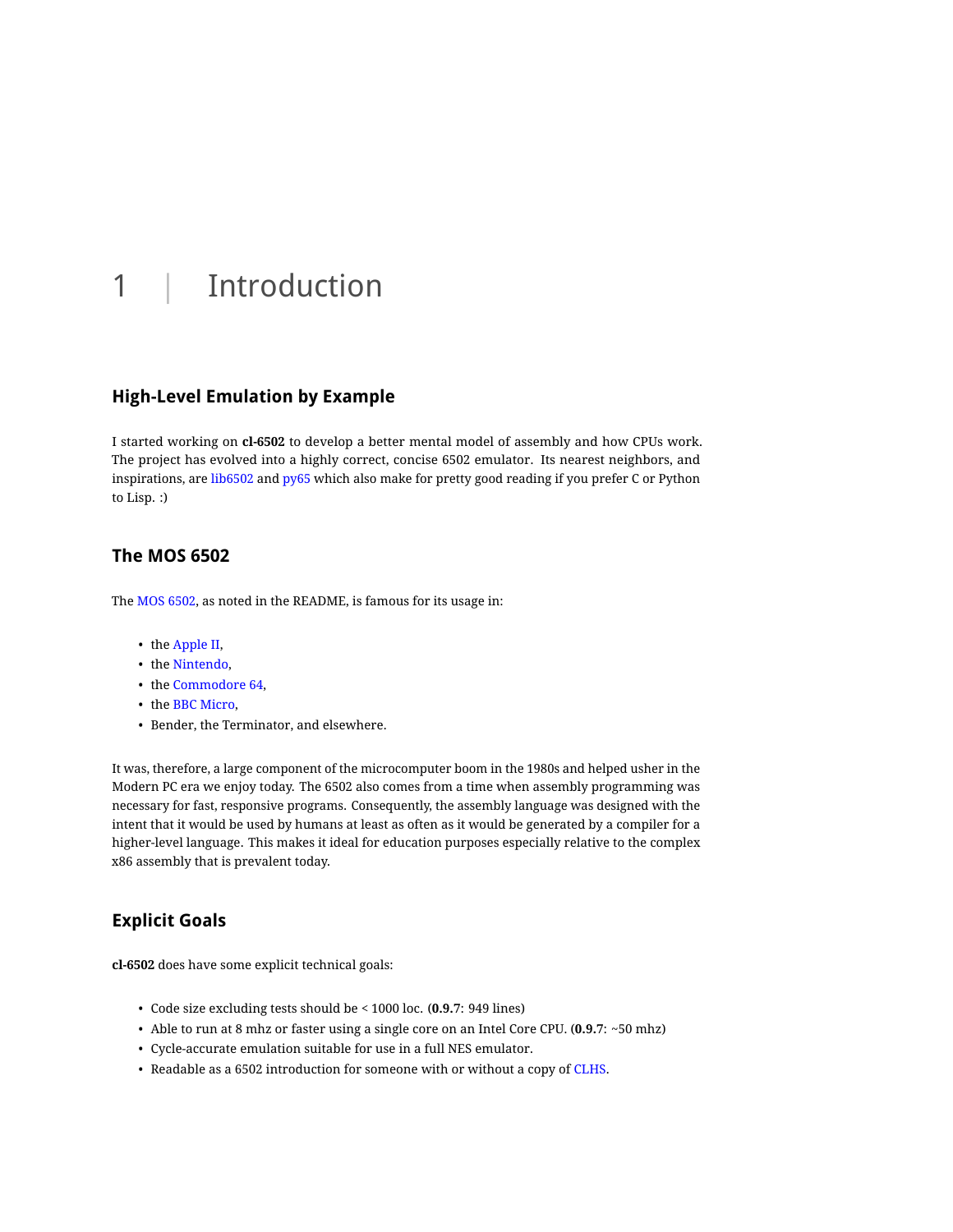### <span id="page-5-0"></span>**A Word on Performance**

Performance is **not** an explicit goal of the **cl-6502** project. Currently, it emulates about 15-20x slower than lib6502, a very fast C implementation by [Ian Piumarta,](http://piumarta.com/cv/bio.html) and is 25x faster than the original NES. This has less to do with the choice of language than with my naivete about emulation techniques and the emphasis on readable, safe code. For example, **cl-6502** raises an exception upon encountering illegal opcodes while lib6502 prints a message and continues.

### <span id="page-5-1"></span>**Why Lisp?**

Common Lisp was chosen for several reasons:

- It is the language the [primary author](http://redlinernotes.com/) is most familiar with.
- It has strong support for [metaprogramming.](http://lists.warhead.org.uk/pipermail/iwe/2005-July/000130.html)
- It supports several [paradigms](http://en.wikipedia.org/wiki/Programming_paradigm) and has good facilities to describe low-level behavior.
- It has [native code compilers](http://www.sbcl.org/) capable of generating fast code.

#### <span id="page-5-2"></span>**Emulation Basics**

Emulation isn't particularly different from any other kind of programming. You need to store the state of the hardware you're emulating and provide functions to transform that state based on user input to produce correct results. In **cl-6502**'s case, that means:

- a CPU object,
- functions for assembly instructions and interrupts the CPU can execute,
- some RAM (represented as an array of bytes) to store the emulated program in,
- functions to make the CPU run a single instruction or run until the program halts.

More complete coverage of emulation, including whole-system emulation, can be found in Victor Moya del Barrio's excellent [Study of the Techniques for Emulation Programming.](http://personals.ac.upc.edu/vmoya/docs/emuprog.pdf)

### <span id="page-5-3"></span>**Design Decisions**

These are the current major design decisions in **cl-6502**:

- Compile-time macros for all status register handling.
- Type declarations for core data structures and memory access functions.
- Storage of opcode metadata and opcode lambdas in separate arrays.
- A naive interpreter loop rather than Context-Threaded Dispatch, JIT, etc.
- Ignore decimal mode support in ADC/SBC since the NES doesn't require it.

If you get stumped by a macro, I'd encourage you to macroexpand one of its callsites. Don't be afraid to skim something and come back to it later, either. Most importantly, I am *very open* to feedback of any kind on this text or the code itself. If you find something confusing, feel free to email and ask why I wrote it that way or suggest alternatives. Patches welcome!

With all that out of the way, let's dive in!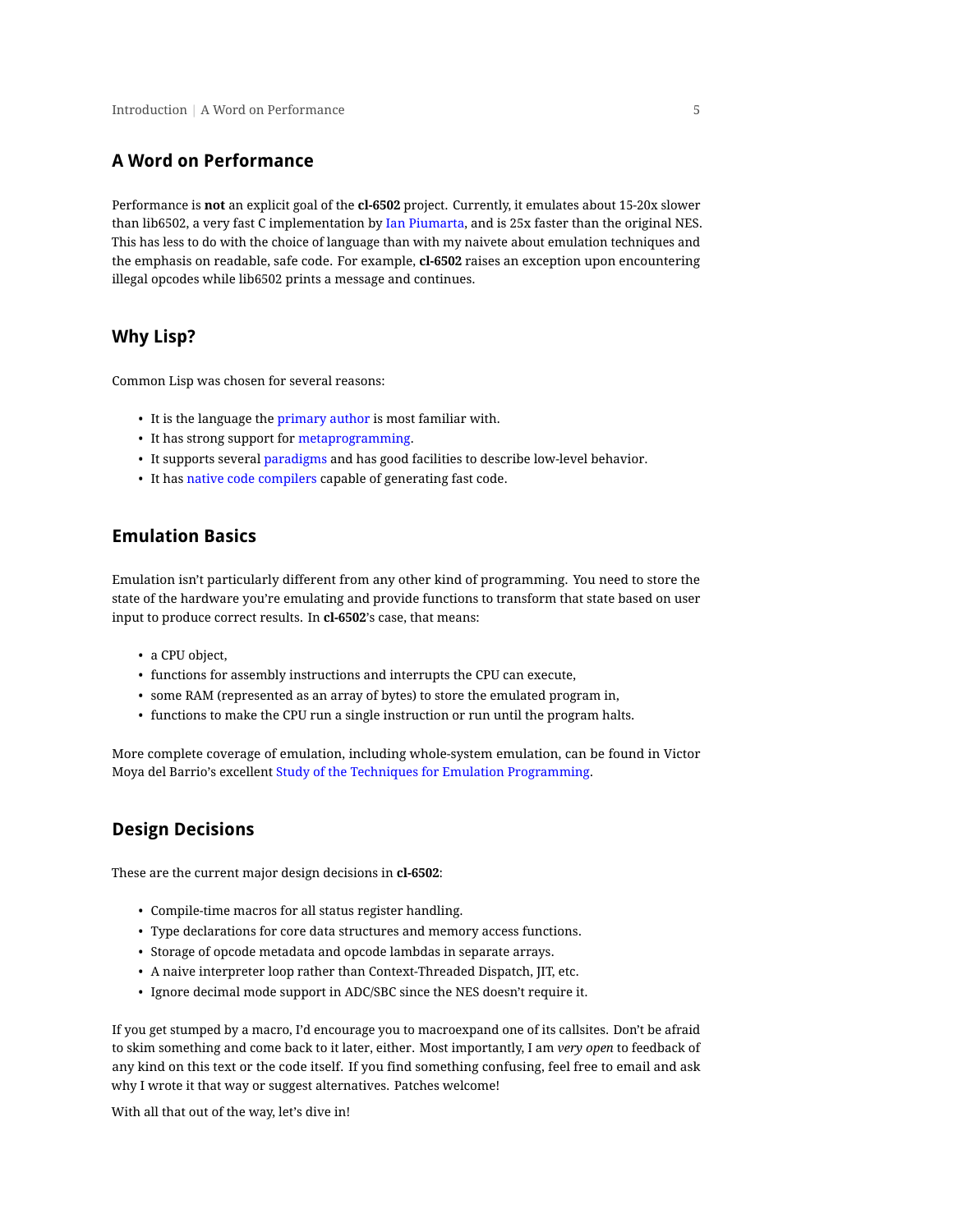# <span id="page-6-0"></span>2 | Addressing Modes

### <span id="page-6-1"></span>addressing.lisp**: The Addressing Mode Protocol**

#### <span id="page-6-2"></span>**References:**

• [Addressing Modes](http://www.obelisk.demon.co.uk/6502/addressing.html)

Addressing Modes are perhaps *the* major difference between high-level languages and assembly. In practically every high-level language, you define named variables to store your data in and then access your data by name. In assembly, you store data at a memory address and interact with the address only. To interact with a given address, you use Addressing Modes.

Conceptually, an addressing mode is just a function that takes a number and returns an index into memory. Each addressing mode indexes into memory differently and comes with a unique syntax which we'll define readers and writers for to aid with assembly and disassembly.

The 6502 has 13 addressing modes that can be roughly divided into 5 groups based on what part of memory they access:

- 1. Basic: CPU registers implied, immediate, accumulator
- 2. Zero-Page: The bottom 256 bytes of RAM zero-page, zero-page-x, zero-page-y
- 3. Absolute: Any address in RAM absolute, absolute-x, absolute-y
- 4. Indirect: The address stored at another address indirect, indirect-x, indirect-y
- 5. Relative: Conditionally go forwards or backwards relative

To make things more complicated, you can't just pass any address to any CPU instruction. Each CPU instruction supports a limited number of addressing modes. You'll note when we start defining opcodes that certain addressing modes take more CPU time than others. On many older systems, a large part of writing fast assembly code is figuring out how to layout your program's data in memory so you can use the fastest addressing mode possible to access it.

A functioning emulator needs to know how to parse assembly, print disassebly, get data, and set data for each addressing mode. **cl-6502** uses [methods on unique symbols](http://cl-cookbook.sourceforge.net/clos-tutorial/#section-4.5) for reading and printing, and functions for getting and setting. The reader is a regular expression, with a placeholder character (underscore) from which a number, label or expression is extracted. The printer is a lisp format string that effectively inverts the process. Since the getter and setter need to work on the same address in memory, and use the same code to compute that address, we'll use a defaddress macro to factor out their shared code.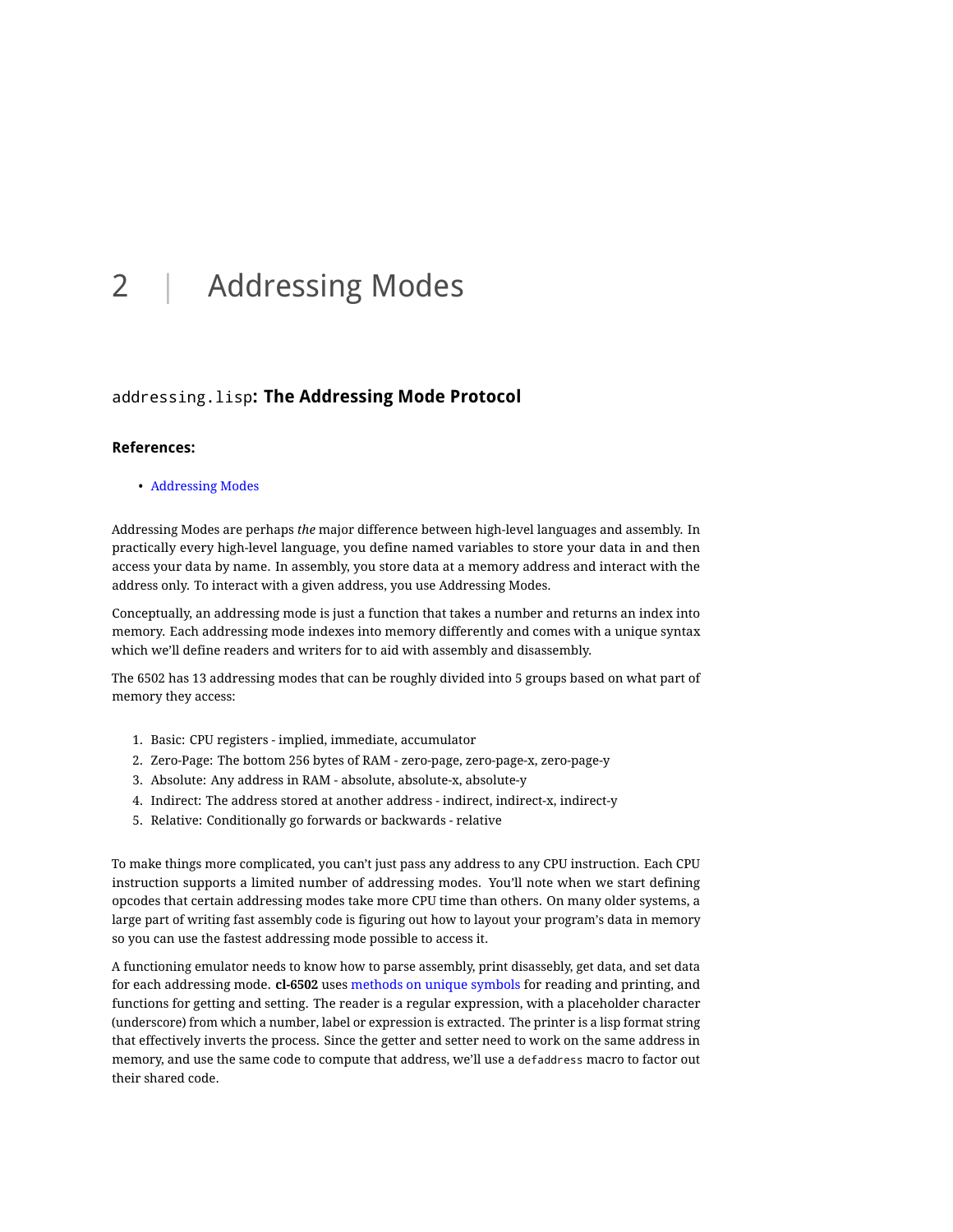Addressing Modes **|** Source Code 7

#### <span id="page-7-0"></span>**Source Code**

#### <span id="page-7-1"></span>**The Protocol**

(in-package :6502) (defparameter \*address-modes\* (make-hash-table :test 'equal)) (defgeneric reader (mode) (:documentation "Return a Perl-compatible regex suitable for parsing MODE.") (:method (mode) (error 'invalid-mode :mode mode))) (defgeneric writer (mode) (:documentation "Return a format string suitable for printing MODE.") (:method (mode) (error 'invalid-mode :mode mode))) (defmacro defaddress (name (&key reader writer cpu-reg) &body body) "Define an Addressing Mode, NAME, with READER and WRITER methods that take NAME as a symbol and return a regex or format expression, respectively, and a function and setf function to get and set the data pointed to by the given mode." '(progn (defmethod reader ((mode (eql ',name))) ,(cl-ppcre:regex-replace-all "\_" reader "([^,()#&]+)")) (defmethod writer ((mode (eql ',name))) ,writer) (setf (gethash ',name \*address-modes\*) t) (defun ,name (cpu) ,@body) (defun (setf ,name) (value cpu) ,(if cpu-reg '(setf ,@body value) '(setf (get-byte ,@body) value))))) (defun make-getter (name mode raw-p) "Generate an appropriate GETTER for NAME based on RAW-P and whether or not it is a register shift operation." (let ((register-shift-op-p (cl:and (member name '(asl lsr rol ror)) (eql mode 'accumulator)))) (if (or raw-p register-shift-op-p) '(,mode cpu) '(get-byte (,mode cpu)))))

#### <span id="page-7-2"></span>**Addressing Modes**

```
(defaddress implied (:reader "^$"
                     :writer "")
 nil)
(defaddress accumulator (:reader "^[aA]$"
                         :writer "A"
                         :cpu-reg t)
  (cpu-ar cpu))
(defaddress immediate (:reader "^#_$"
                       :writer "~{#$~2,'0x~}"
                       :cpu-reg t)
  (cpu-pc cpu))
```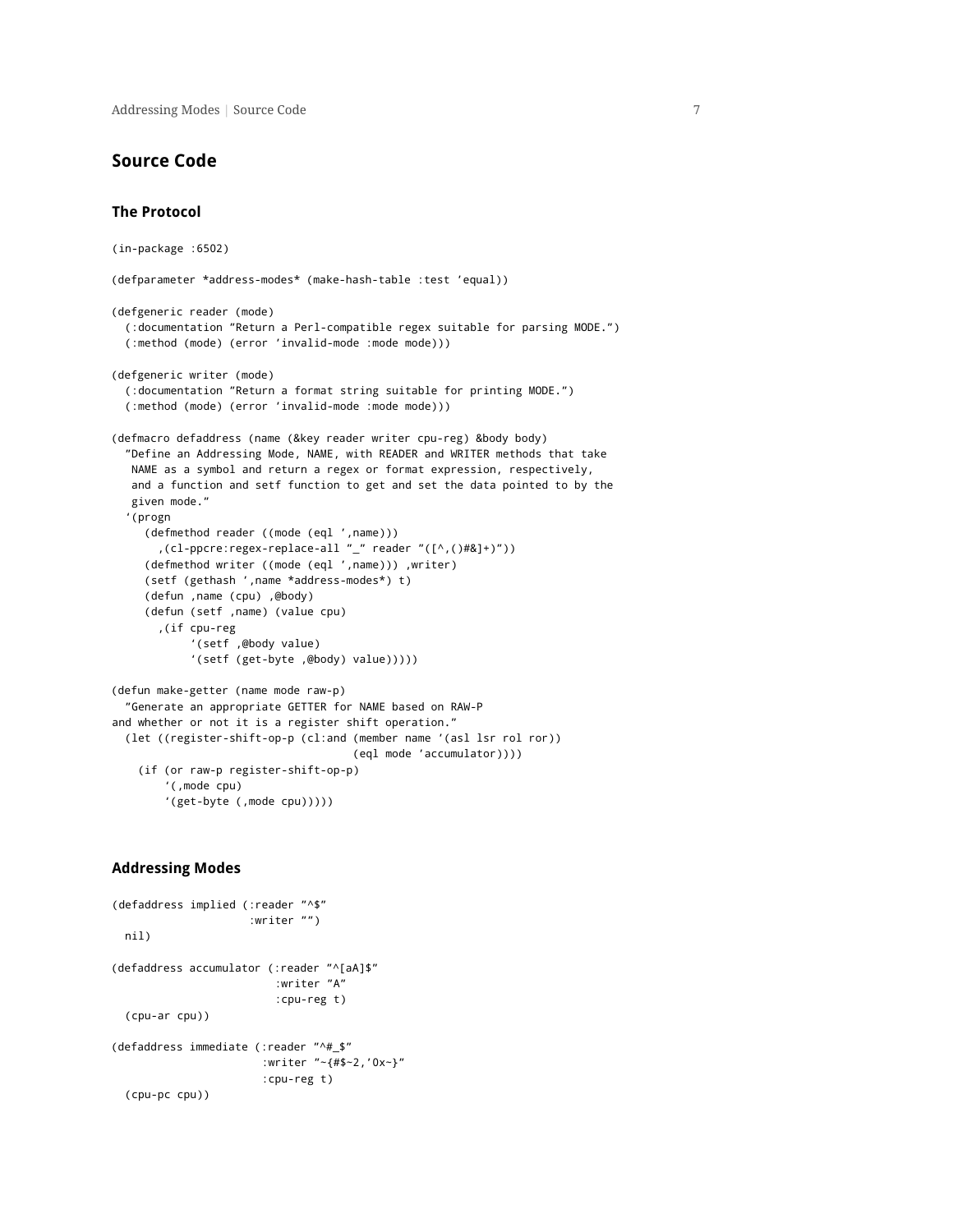```
(defaddress zero-page (:reader "^_$"
                       :writer "~{$~2,'0x~}")
 (get-byte (cpu-pc cpu)))
(defaddress zero-page-x (:reader "^_,\\s*[xX]$"
                         :writer "$~{~2,'0x~}, X")
 (wrap-byte (+ (get-byte (cpu-pc cpu)) (cpu-xr cpu))))
(defaddress zero-page-y (:reader "^_,\\s*[yY]$"
                         :writer "$~{~2,'0x~}, Y")
 (wrap-byte (+ (get-byte (cpu-pc cpu)) (cpu-yr cpu))))
(defaddress absolute (:reader "^_$"
                      :writer "$~{~2,'0x~}")
 (get-word (cpu-pc cpu)))
(defaddress absolute-x (:reader "^_,\\s*[xX]$"
                        :writer "$~{~2,'0x~}, X")
 (let ((result (wrap-word (+ (get-word (cpu-pc cpu)) (cpu-xr cpu)))))
   (maybe-update-cycle-count cpu result)
   result))
(defaddress absolute-y (:reader "^_,\\s*[yY]$"
                       :writer "$~{~2,'0x~}, Y")
 (let ((result (wrap-word (+ (get-word (cpu-pc cpu)) (cpu-yr cpu)))))
   (maybe-update-cycle-count cpu result)
   result))
(defaddress indirect (:reader "^\\(_\\)$"
                      :writer "($~{~2,'0x~})")
 (get-word (get-word (cpu-pc cpu)) t))
(defaddress indirect-x (:reader "^\\(_\\),\\s*[xX]$"
                        :writer "($~{~2,'0x~}), X")
 (get-word (wrap-byte (+ (get-byte (cpu-pc cpu)) (cpu-xr cpu))) t))
(defaddress indirect-y (:reader "^\\(_\\),\\s*[yY]$"
                        :writer "($~{~2,'0x~}), Y")
 (let* ((addr (get-word (get-byte (cpu-pc cpu)) t))
         (result (wrap-word (+ addr (cpu-yr cpu)))))
   (maybe-update-cycle-count cpu result addr)
   result))
(defaddress relative (:reader "^(&?_)$"
                      :writer "&~{~2,'0x~}")
 (let ((offset (get-byte (cpu-pc cpu))))
   (incf (cpu-cc cpu))
   (let ((result (if (logbitp 7 offset)
                      (wrap-word (- (cpu-pc cpu) (- #xff offset)))
                      (wrap-word (+ (cpu-pc cpu) (1+ offset))))))
     (maybe-update-cycle-count cpu result (1+ (cpu-pc cpu)))
     result)))
```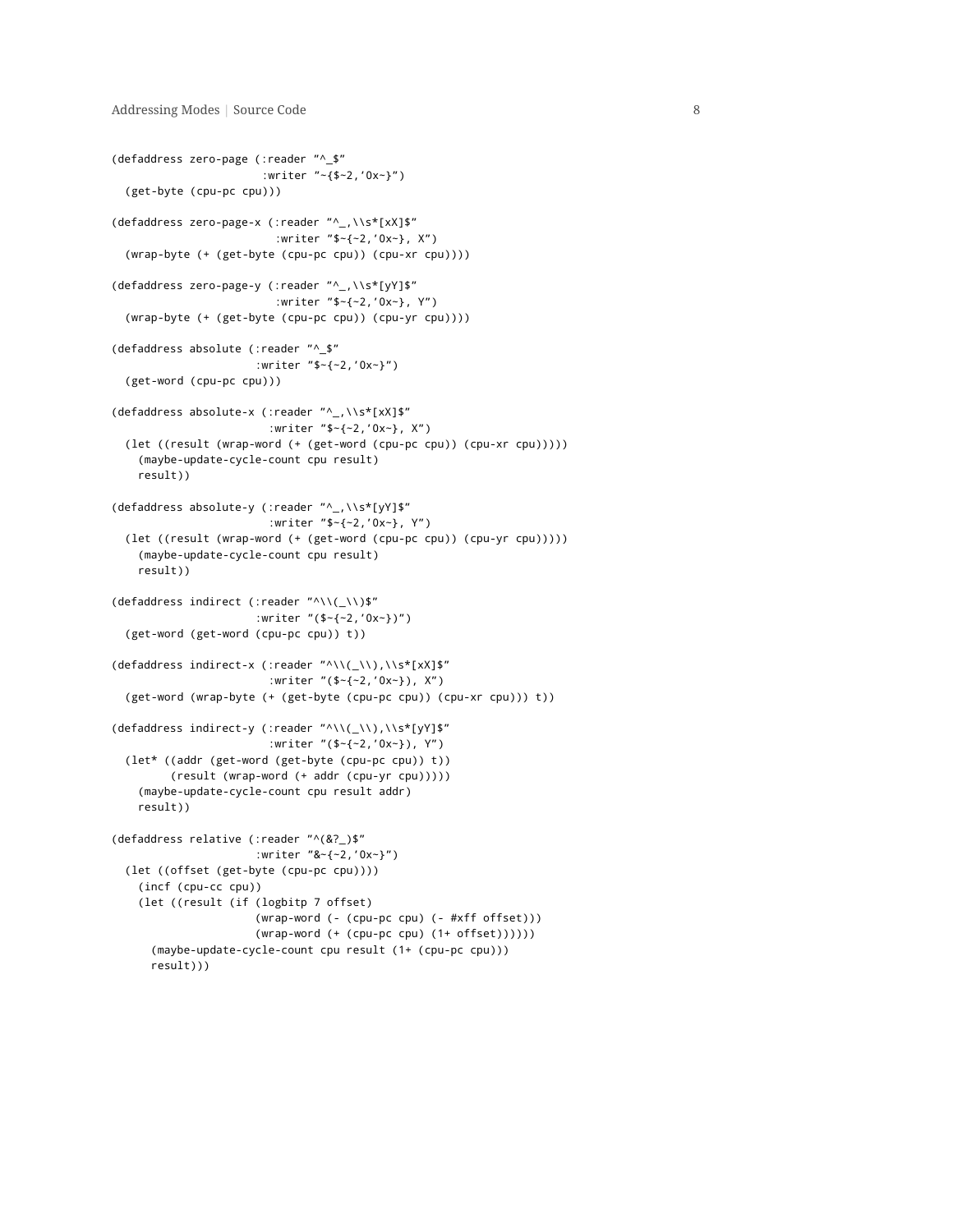# <span id="page-9-0"></span>3 | CPU

### <span id="page-9-1"></span>cpu.lisp**: The 6502 VM**

### <span id="page-9-2"></span>**References:**

- [General](http://nesdev.parodius.com/6502.txt)
- [Registers](http://www.obelisk.demon.co.uk/6502/registers.html)

Loosely, the idea of cpu.lisp is to define a simple VM the rest of the emulator's behavior is defined in terms of. The first thing to do is construct a model of the CPU's state. Like all CPUs, the 6502 has a Program Counter pointing to the next instruction to execute. The Program Counter (or PC) is 16 bits, meaning the 6502 can address 64k of RAM. It also has Stack Pointer, Accumulator, X, and Y registers each of which is a single byte. There is a Status Register with information about the result of the last computation. For emulation purposes, we'll also add a cycle counter to track CPU execution time.

Once data structures for the CPU and RAM are defined, we'll want helper functions for the rest of the emulator to transform them. Common operations we'll want to support include:

- Getting and setting a byte/word in RAM.
- Pushing and popping items off the stack.
- Getting and setting individual bits in the status register.
- Resetting the state of the system.
- Executing an [NMI.](http://en.wikipedia.org/wiki/Non_maskable_interrupt)

We'll also add a few things to help ensure the correctness of our emulator:

- Wrappers to ensure that bytes and words don't overflow.
- Type definitions for a byte (u8) and machine word (u16).
- A macro to simplify the definition of opcodes.

Most other things we'll need to define our opcodes will be built in language primitives like arithmetic, conditionals, etc.

## <span id="page-9-3"></span>**Source Code**

#### <span id="page-9-4"></span>**Core Data Types**

(in-package :6502)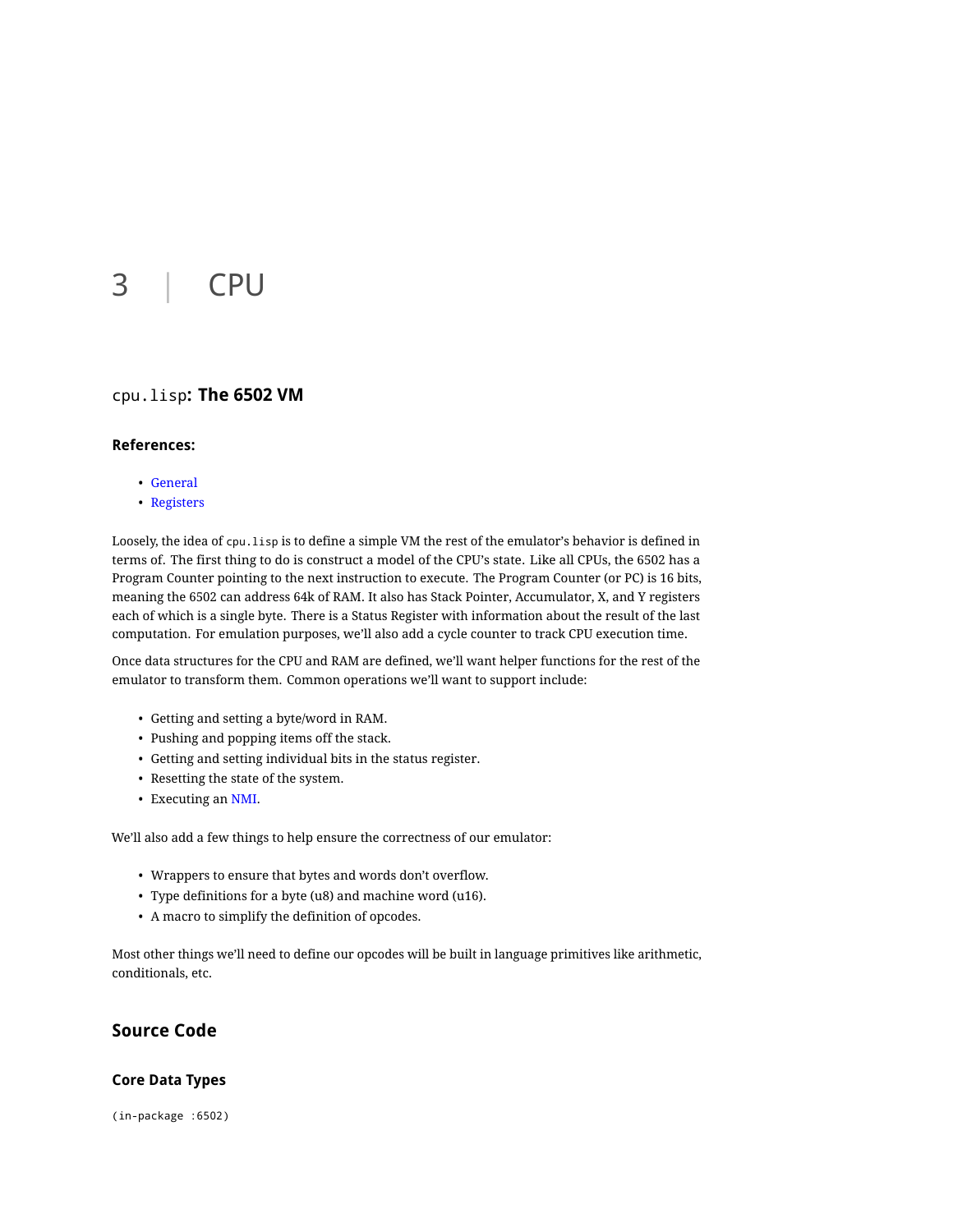```
(deftype u8 () '(unsigned-byte 8))
(deftype u16 () '(unsigned-byte 16))
(defstruct cpu
 "A 6502 CPU with an extra slot for tracking the cycle count/clock ticks."
 (pc #xfffc :type u16) ;; program counter
 (sp #xfd :type u8) ;; stack pointer
 (sr #x24 :type u8) ;; status register
 (xr 0 :type u8) ;; x register
 (yr 0 :type u8) ;; y register
 (ar 0 :type u8) (ar 0 :type u8)
 (cc 0 :type fixnum)) (cc 0 :type fixnum)) (example:
(defmethod initialize-instance :after ((cpu cpu) &key)
 (setf (cpu-pc cpu) (absolute cpu)))
(defun bytevector (size)
 "Return an array of the given SIZE with element-type u8."
 (make-array size :element-type 'u8))
```
#### <span id="page-10-0"></span>**Tasty Globals**

```
(declaim (type (simple-array u8 (#x10000)) *ram*))
(defparameter *ram* (bytevector #x10000)
 "A lovely hunk of bytes.")
(defparameter *cpu* (make-cpu)
  "The 6502 instance used by default during execution.")
(declaim (type (simple-vector 256) *opcode-funs*))
(defparameter *opcode-funs* (make-array #x100 :element-type '(or function null))
 "The opcode lambdas used during emulation.")
(defparameter *opcode-meta* (make-array #x100 :initial-element nil)
```
"A mapping of opcodes to metadata lists.")

#### <span id="page-10-1"></span>**Helpers**

```
(defgeneric reset (obj)
 (:documentation "Reset the OBJ to an initial state.")
 (:method (obj) (initialize-instance obj)))
(defgeneric nmi (obj)
 (:documentation "Generate a non-maskable interrupt. Used for vblanking in NES.")
 (:method (obj)
   (stack-push-word (cpu-pc obj) obj)
   (stack-push (cpu-sr obj) obj)
   (setf (cpu-pc obj) (get-word #xfffa))))
(declaim (inline wrap-byte wrap-word wrap-page)
        (ftype (function (fixnum) u8) wrap-byte))
(defun wrap-byte (value)
 "Wrap VALUE so it conforms to (typep value 'u8), i.e. a single byte."
 (logand value #xff))
```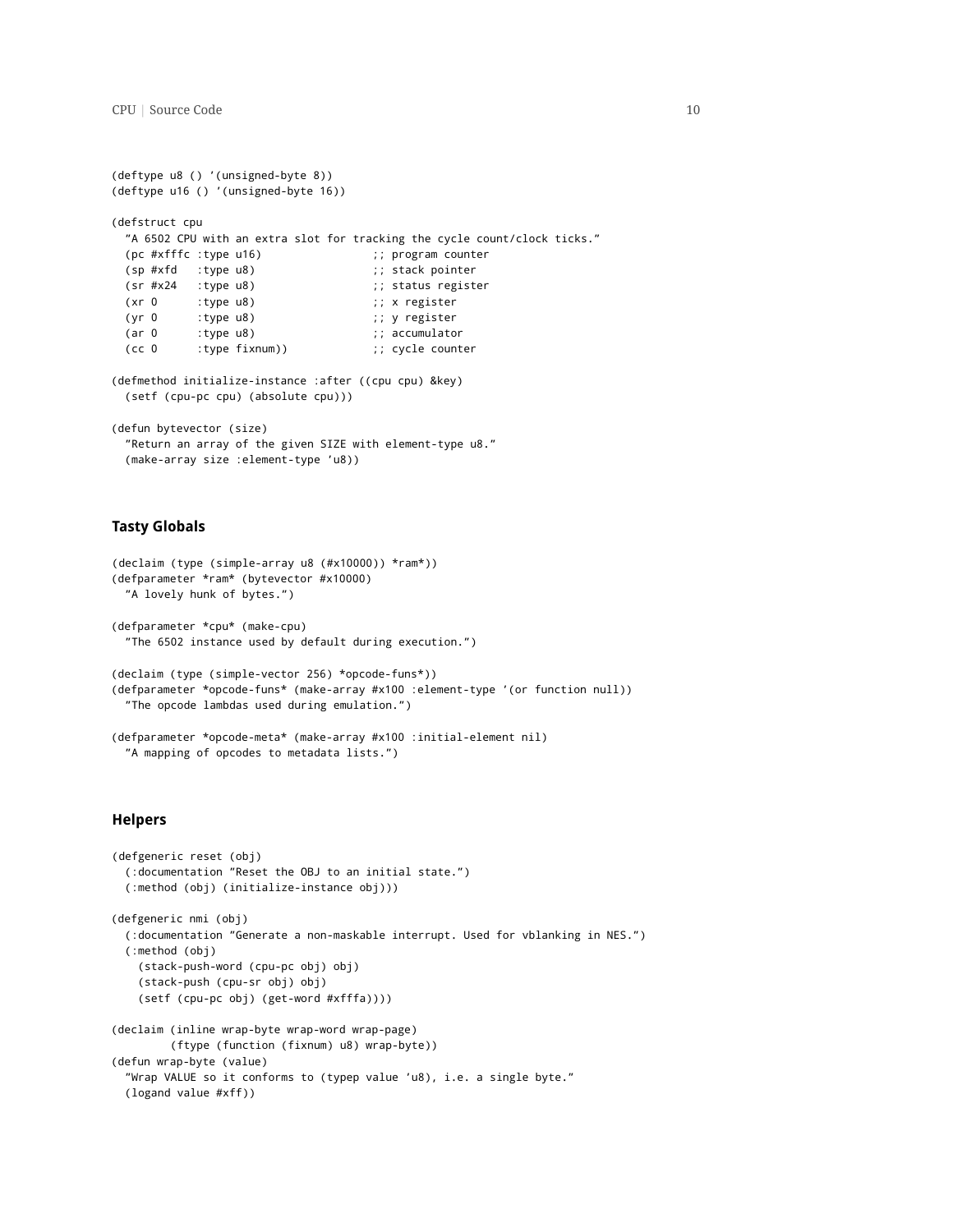```
(declaim (ftype (function (fixnum) u16) wrap-word))
(defun wrap-word (value)
  "Wrap VALUE so it conforms to (typep value 'u16), i.e. a machine word."
 (logand value #xffff))
(defun wrap-page (address)
  "Wrap the given ADDRESS, ensuring that we don't cross a page boundary.
e.g. If we (get-word address)."
 (+ (logand address #xff00) (logand (1+ address) #xff)))
(declaim (ftype (function (u16) u8) get-byte))
(defun get-byte (address)
 "Get a byte from RAM at the given ADDRESS."
 (aref *ram* address))
(defun (setf get-byte) (new-val address)
 "Set ADDRESS in *ram* to NEW-VAL."
 (setf (aref *ram* address) new-val))
(defun get-word (address &optional wrap-p)
 "Get a word from RAM starting at the given ADDRESS."
 (+ (get-byte address)
     (ash (get-byte (if wrap-p (wrap-page address) (1+ address))) 8)))
(defun (setf get-word) (new-val address)
  "Set ADDRESS and (1+ ADDRESS) in *ram* to NEW-VAL, little endian ordering."
 (setf (get-byte address) (wrap-byte (ash new-val -8))
       (get-byte (1+ address)) (wrap-byte new-val)))
(defun get-range (start &optional end)
  "Get a range of bytes from RAM, starting from START and stopping at END if
provided."
 (subseq *ram* start end))
(defun (setf get-range) (bytevector start)
 "Replace the contents of RAM, starting from START with BYTEVECTOR."
 (setf (subseq *ram* start (+ start (length bytevector))) bytevector))
(declaim (inline stack-push stack-pop))
(defun stack-push (value cpu)
 "Push the byte VALUE on the stack and decrement the SP."
 (setf (get-byte (+ (cpu-sp cpu) #x100)) (wrap-byte value))
 (setf (cpu-sp cpu) (wrap-byte (1- (cpu-sp cpu)))))
(defun stack-push-word (value cpu)
  "Push the 16-bit word VALUE onto the stack."
 (stack-push (wrap-byte (ash value -8)) cpu)
 (stack-push (wrap-byte value) cpu))
(defun stack-pop (cpu)
  "Pop the value pointed to by the SP and increment the SP."
 (setf (cpu-sp cpu) (wrap-byte (1+ (cpu-sp cpu))))
 (get-byte (+ (cpu-sp cpu) #x100)))
(defun stack-pop-word (cpu)
  "Pop a 16-bit word off the stack."
 (+ (stack-pop cpu) (ash (stack-pop cpu) 8)))
(defmacro defenum (name (&rest keys))
  "Define a function named %NAME, that takes KEY as an arg and returns the
index of KEY. KEYS should be scalar values."
```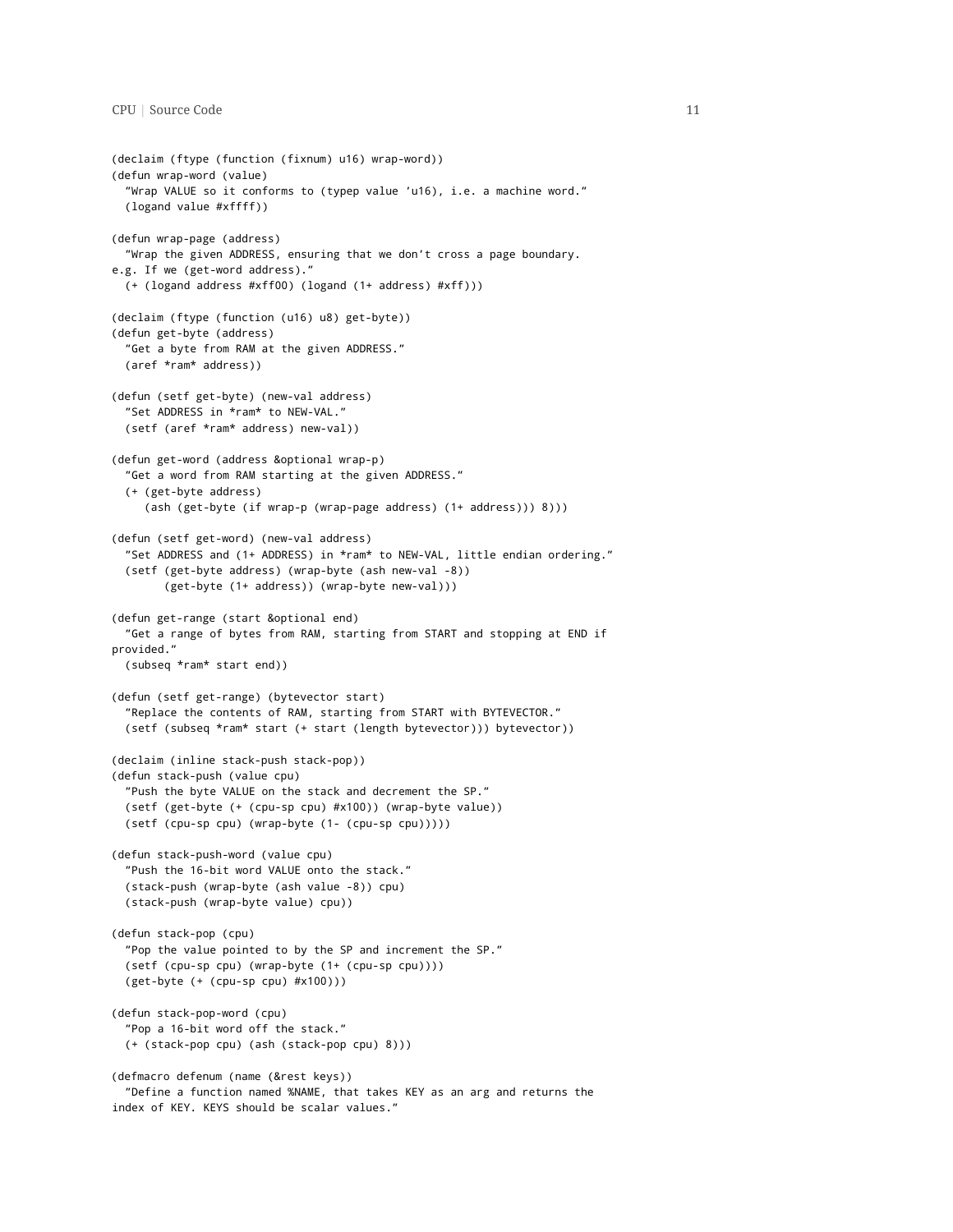```
(let ((enum (make-hash-table)))
   (loop for i = 0 then (1 + i)for key in keys
       do (setf (gethash key enum) i))
    '(defun ,(intern (format nil "%~:@(~A~)" name)) (key)
       (let ((enum ,enum))
         (gethash key enum)))))
(eval-when (:compile-toplevel :load-toplevel :execute)
 (defenum status-bit (:carry :zero :interrupt :decimal
                       :break :unused :overflow :negative)))
(defmacro status-bit (key)
  "Test if KEY is set in the status register. KEY should be a keyword."
  '(logand (cpu-sr cpu) ,(ash 1 (%status-bit key))))
(defmacro set-status-bit (key new-val)
  "Set bit KEY in the status reg to NEW-VAL. KEY should be a keyword."
  '(setf (ldb (byte 1 ,(%status-bit key)) (cpu-sr cpu)) ,new-val))
(defmacro set-flags-if (&rest flag-preds)
 "Takes any even number of arguments where the first is a keyword denoting a
status bit and the second is a funcallable predicate that takes no arguments.
It will set each flag to 1 if its predicate is true, otherwise 0."
  '(progn
     ,@(loop for (flag pred . nil) on flag-preds by #'cddr
          collecting '(set-status-bit ,flag (if ,pred 1 0)))))
(defun overflow-p (result reg mem)
  "Checks whether the sign of RESULT is found in the signs of REG or MEM."
 (flet ((sign-of (x) (logbitp 7 x)))
   (not (or (eql (sign-of result) (sign-of reg))
             (eql (sign-of result) (sign-of mem))))))
(defun maybe-update-cycle-count (cpu address &optional start)
  "If ADDRESS crosses a page boundary, add an extra cycle to CPU's count. If
START is provided, test that against ADDRESS. Otherwise, use the absolute address."
 (let ((operand (or start (absolute cpu))))
   (declare (type u16 operand)
             (type u16 address)
             (type (or null u16) start))
   (when (not (= (logand operand #xff00)
                  (logand address #xff00)))
     (incf (cpu-cc cpu)))))
(defmacro branch-if (predicate)
  "Take a Relative branch if PREDICATE is true, otherwise increment the PC."
  '(if ,predicate
       (setf (cpu-pc cpu) (relative cpu))
       (incf (cpu-pc cpu))))
(defun rotate-byte (integer count cpu)
  "Rotate the bits of INTEGER by COUNT. If COUNT is negative, rotate right."
 (let ((result (ash integer count)))
   (if (plusp (status-bit :carry))
       (ecase count
         (01 (logior result #x01))
          (-1 (logior result #x80)))
       result)))
```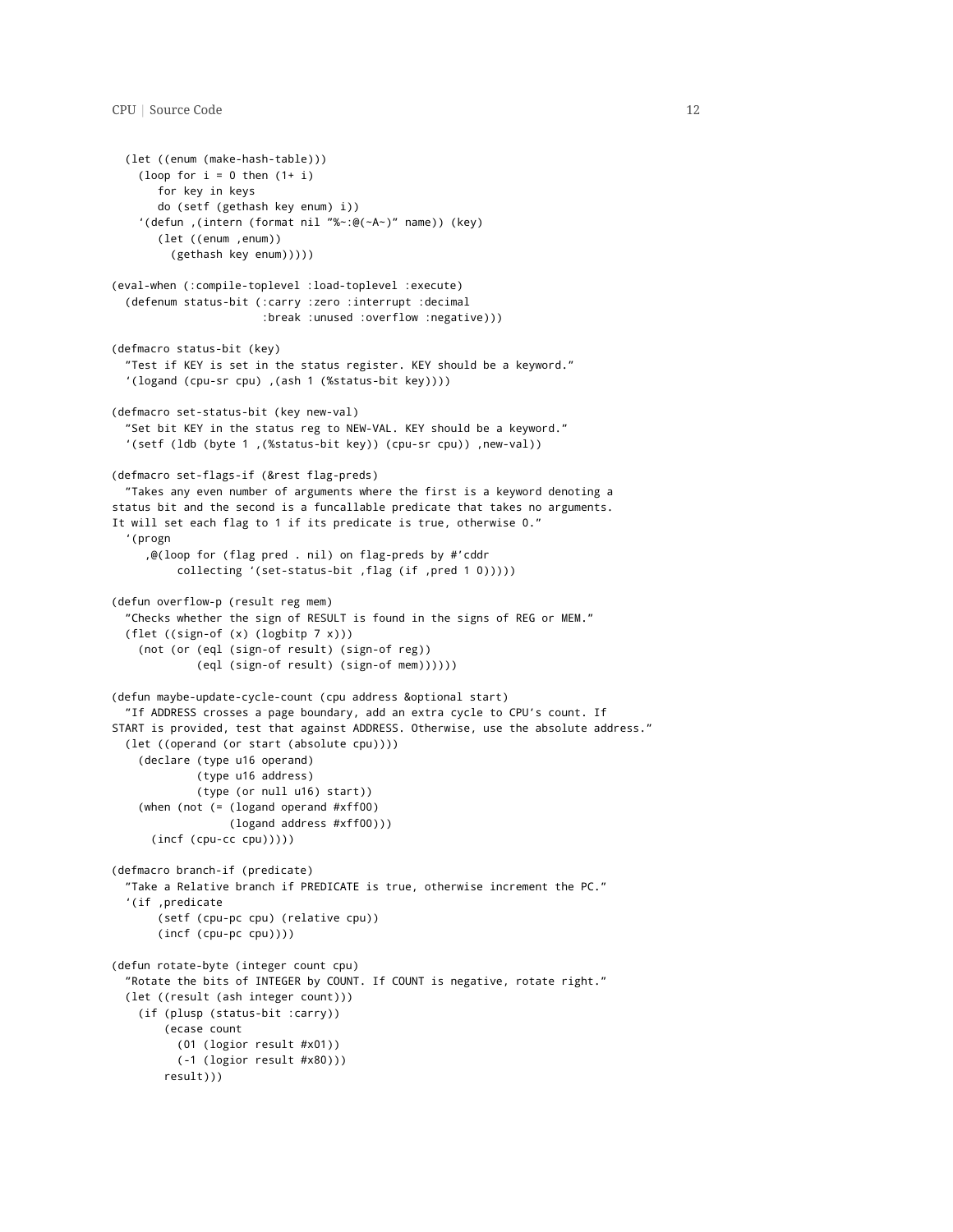#### <span id="page-13-0"></span>**Opcode Macrology**

```
(defmacro defasm (name (&key (docs "") raw-p (track-pc t))
                 modes &body body)
 "Define a 6502 instruction NAME, storing its DOCS and metadata in *opcode-meta*,
and a lambda that executes BODY in *opcode-funs*. Within BODY, the functions
GETTER and SETTER can be used to get and set values for the current addressing
mode, respectively. TRACK-PC can be passed nil to disable program counter updates
for branching/jump operations. If RAW-P is true, GETTER will return the mode's
address directly, otherwise it will return the byte at that address. MODES is a
list of opcode metadata lists: (opcode cycles bytes mode)."
  '(progn
     ,@(loop for (op cycles bytes mode) in modes collect
            '(setf (aref *opcode-meta* ,op) ',(list name docs cycles bytes mode)))
     ,@(loop for (op cycles bytes mode) in modes collect
            '(setf (aref *opcode-funs* ,op)
                   (named-lambda ,(intern (format nil "~A-~X" name op)) (cpu)
                     (incf (cpu-pc cpu))
                     (flet ((getter ()
                              ,(make-getter name mode raw-p))
                            (setter (x)
                              (setf (,mode cpu) x)))
                       ,@body)
                     ,@(when track-pc
                         '((incf (cpu-pc cpu) (1- ,bytes))))
                     (incf (cpu-cc cpu) ,cycles))))))
```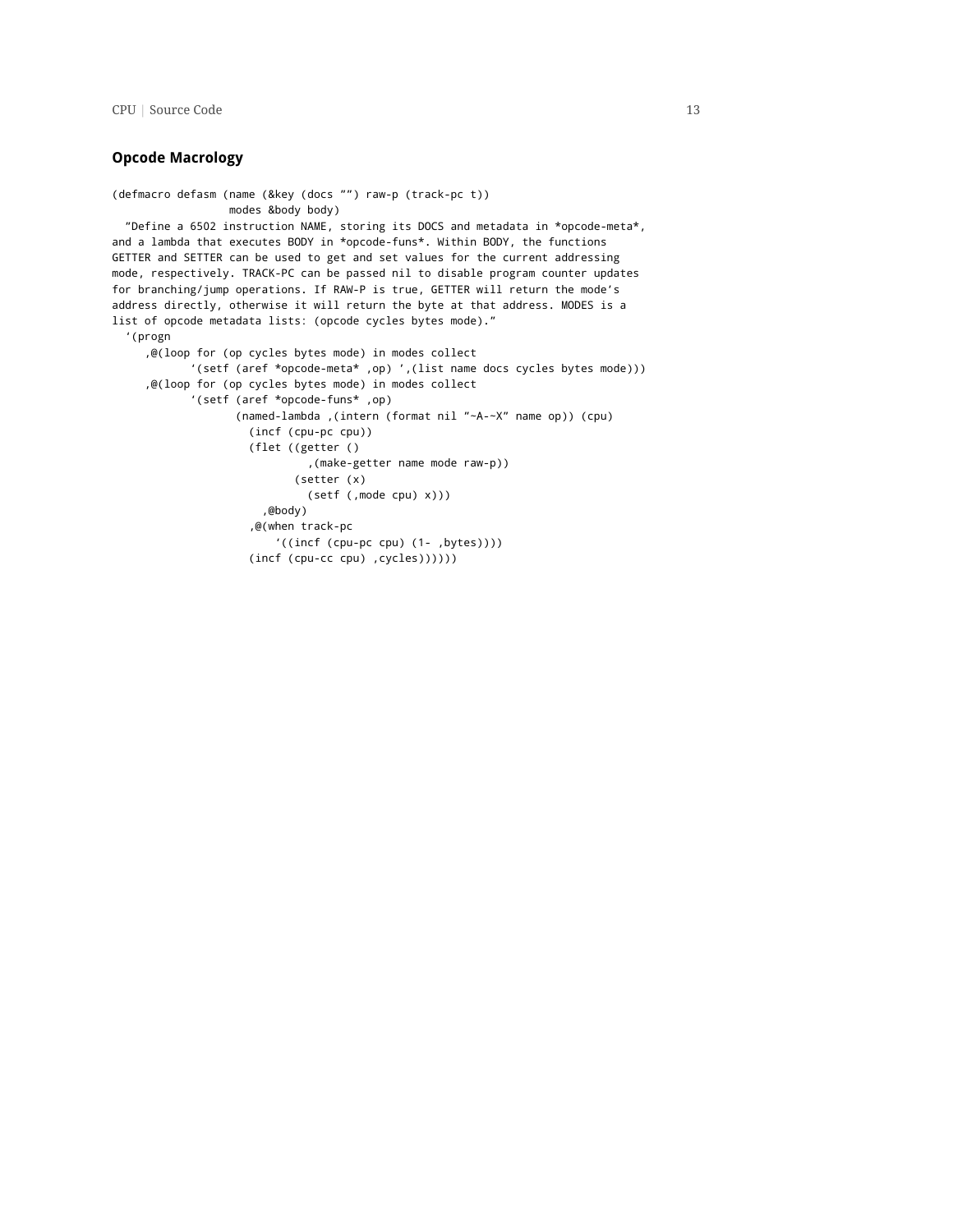# <span id="page-14-0"></span>4 | Opcode Emulation

### <span id="page-14-1"></span>opcodes.lisp**: Enter defasm**

#### <span id="page-14-2"></span>**References:**

- [Opcodes](http://www.obelisk.demon.co.uk/6502/reference.html)
- [Py65](https://github.com/mnaberez/py65/blob/master/src/py65/devices/mpu6502.py)

Now comes the core of the project, the CPU opcode definitions. The 6502 has 56 instructions, each with several addressing modes. We'll use our defasm macro to define each instruction with all its variants in one place. The variants are given as a list of lists where each variant is specified like so:

(opcode-byte cycles bytes addressing-mode)

The opcode-byte is the how the opcode is stored in memory, the cycles are how long it takes the CPU to execute, and the bytes are how many bytes in RAM the opcode *and* its arguments use.

You might have wondered why in defasm we increment the Program Counter by 1, then *later* check track-pc before incrementing the rest. Imagining the opcode's execution makes it obvious. The PC points at the opcode, then we increment the program counter to point at the first argument. The instruction BODY can run without worrying about argument offsets. Afterwards, if there were no arguments, we're already pointing at the next instruction. Otherwise, we just bump the PC past the arguments.

If you were reading carefully earlier, you noticed that we wrap the body of defasm in a FLET that defines the getter and setter functions to access memory for the opcode's addressing mode. It's advantageous for performance to compute as much as possible at compile-time, so we have make-getter compute a custom body for the GETTER in defasm.

make-getter is there only because, unlike **all** the other instructions, shifts and rotations (i.e. ASL, LSR, ROL, and ROR), use "raw" addressing in their accumulator mode but "normal" addressing everywhere else. make-getter takes the instruction mnemonic and addressing mode and factors out the special casing. Aren't you glad I already hunted those bugs down?

```
(in-package :6502)
(defasm adc (:docs "Add to Accumulator with Carry")
   ((#x61 6 2 indirect-x)
    (#x65 3 2 zero-page)
```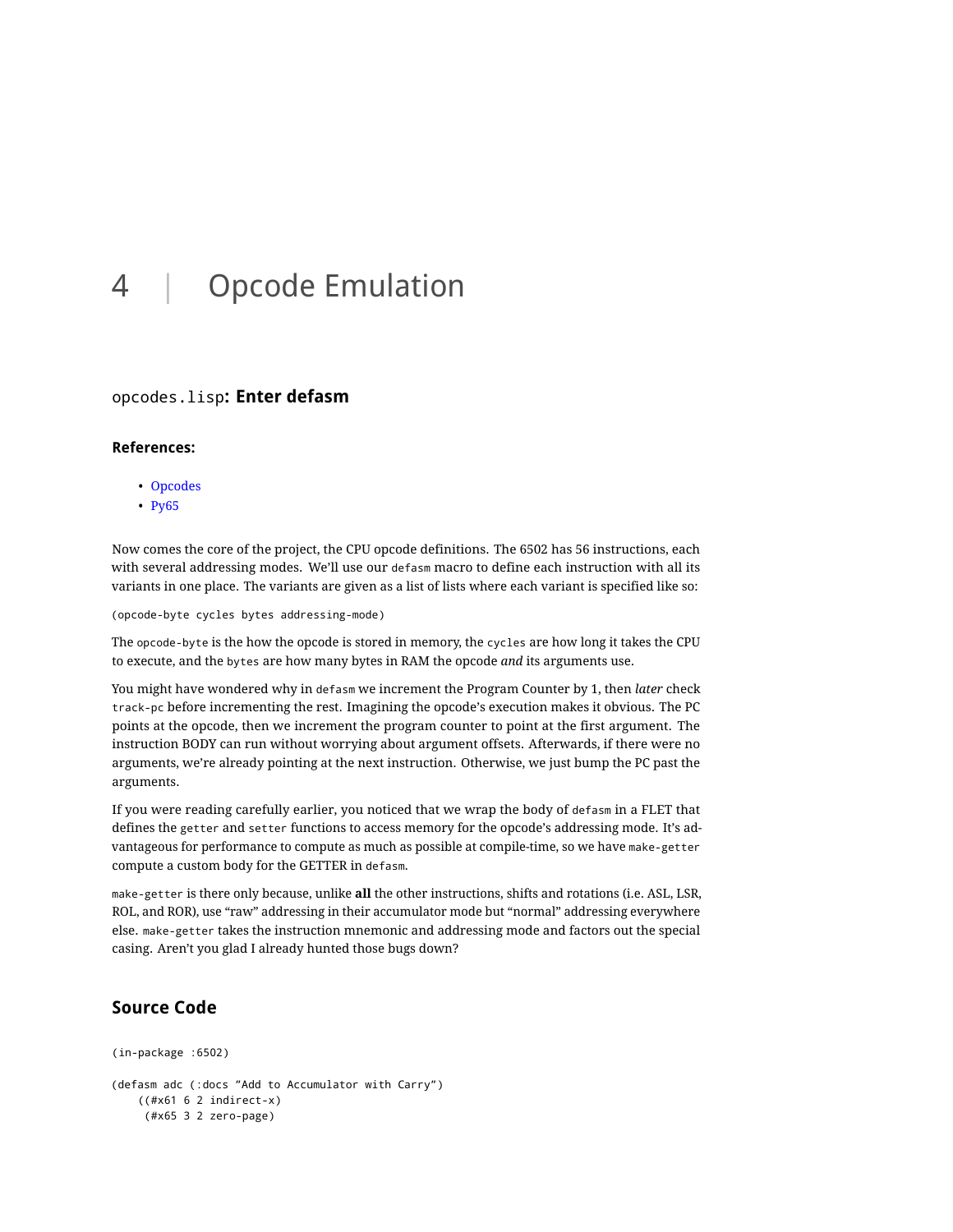```
(#x69 2 2 immediate)
     (#x6d 4 3 absolute)
    (#x71 5 2 indirect-y)
    (#x75 4 2 zero-page-x)
    (#x79 4 3 absolute-y)
     (#x7d 4 3 absolute-x))
  (let ((result (+ (cpu-ar cpu) (getter) (status-bit :carry))))
    (set-flags-if :carry (> result #xff)
                  :overflow (overflow-p result (cpu-ar cpu) (getter))
                  :negative (logbitp 7 result)
                  :zero (zerop (wrap-byte result)))
    (setf (cpu-ar cpu) (wrap-byte result))))
(defasm and (:docs "And with Accumulator")
    ((#x21 6 2 indirect-x)
    (#x25 3 2 zero-page)
    (#x29 2 2 immediate)
    (#x2d 4 3 absolute)
     (#x31 5 2 indirect-y)
     (#x35 4 2 zero-page-x)
    (#x39 4 3 absolute-y)
    (#x3d 4 3 absolute-x))
  (let ((result (setf (cpu-ar cpu) (logand (cpu-ar cpu) (getter)))))
    (set-flags-if :zero (zerop result) :negative (logbitp 7 result))))
(defasm asl (:docs "Arithmetic Shift Left")
    ((#x06 5 2 zero-page)
    (#x0a 2 1 accumulator)
    (#x0e 6 3 absolute)
    (#x16 6 2 zero-page-x)
     (#x1e 7 3 absolute-x))
  (let* ((operand (getter))
         (result (wrap-byte (ash operand 1))))
    (set-flags-if :carry (logbitp 7 operand)
                  :zero (zerop result)
                  :negative (logbitp 7 result))
    (setter result)))
(defasm bcc (:docs "Branch on Carry Clear" :track-pc nil)
    ((#x90 2 2 relative))
  (branch-if (zerop (status-bit :carry))))
(defasm bcs (:docs "Branch on Carry Set" :track-pc nil)
   ((#xb0 2 2 relative))
  (branch-if (plusp (status-bit :carry))))
(defasm beq (:docs "Branch if Equal" :track-pc nil)
    ((#xf0 2 2 relative))
  (branch-if (plusp (status-bit :zero))))
(defasm bit (:docs "Test Bits in Memory with Accumulator")
    ((#x24 3 2 zero-page)
    (#x2c 4 3 absolute))
  (let ((operand (getter)))
    (set-flags-if :zero (zerop (logand (cpu-ar cpu) operand))
                  :negative (logbitp 7 operand)
                  :overflow (logbitp 6 operand))))
(defasm bmi (:docs "Branch on Negative Result" :track-pc nil)
    ((#x30 2 2 relative))
  (branch-if (plusp (status-bit :negative))))
```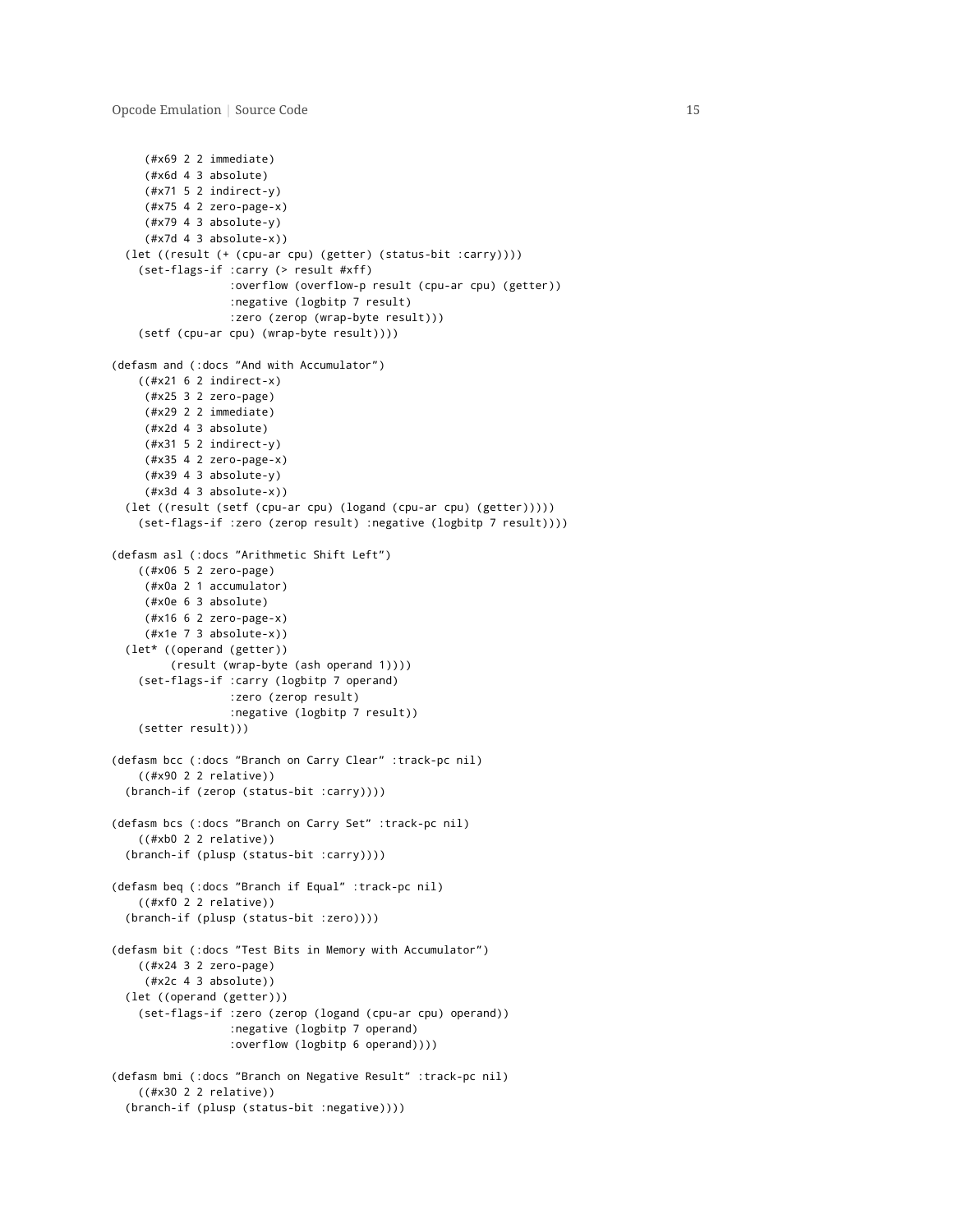```
(defasm bne (:docs "Branch if Not Equal" :track-pc nil)
    ((#xd0 2 2 relative))
  (branch-if (zerop (status-bit :zero))))
(defasm bpl (:docs "Branch on Positive Result" :track-pc nil)
    ((#x10 2 2 relative))
  (branch-if (zerop (status-bit :negative))))
(defasm brk (:docs "Force Break")
    ((#x00 7 1 implied))
  (let ((pc (wrap-word (1+ (cpu-pc cpu)))))
   (stack-push-word pc cpu)
   (set-status-bit :break 1)
    (stack-push (cpu-sr cpu) cpu)
   (set-status-bit :interrupt 1)
    (setf (cpu-pc cpu) (get-word #xfffe))))
(defasm bvc (:docs "Branch on Overflow Clear" :track-pc nil)
    ((#x50 2 2 relative))
  (branch-if (zerop (status-bit :overflow))))
(defasm bvs (:docs "Branch on Overflow Set" :track-pc nil)
    ((#x70 2 2 relative))
  (branch-if (plusp (status-bit :overflow))))
(defasm clc (:docs "Clear Carry Flag")
    ((#x18 2 1 implied))
  (set-status-bit :carry 0))
(defasm cld (:docs "Clear Decimal Flag")
    ((#xd8 2 1 implied))
  (set-status-bit :decimal 0))
(defasm cli (:docs "Clear Interrupt Flag")
   ((#x58 2 1 implied))
  (set-status-bit :interrupt 0))
(defasm clv (:docs "Clear Overflow Flag")
    ((#xb8 2 1 implied))
  (set-status-bit :overflow 0))
(defasm cmp (:docs "Compare Memory with Accumulator")
    ((#xc1 6 2 indirect-x)
    (#xc5 3 2 zero-page)
    (#xc9 2 2 immediate)
     (#xcd 4 3 absolute)
     (#xd1 5 2 indirect-y)
    (#xd5 4 2 zero-page-x)
    (#xd9 4 3 absolute-y)
    (#xdd 4 3 absolute-x))
  (let ((result (- (cpu-ar cpu) (getter))))
    (set-flags-if :carry (not (minusp result))
                  :zero (zerop result)
                  :negative (logbitp 7 result))))
(defasm cpx (:docs "Compare Memory with X register")
    ((#xe0 2 2 immediate)
     (#xe4 3 2 zero-page)
     (#xec 4 3 absolute))
  (let ((result (- (cpu-xr cpu) (getter))))
```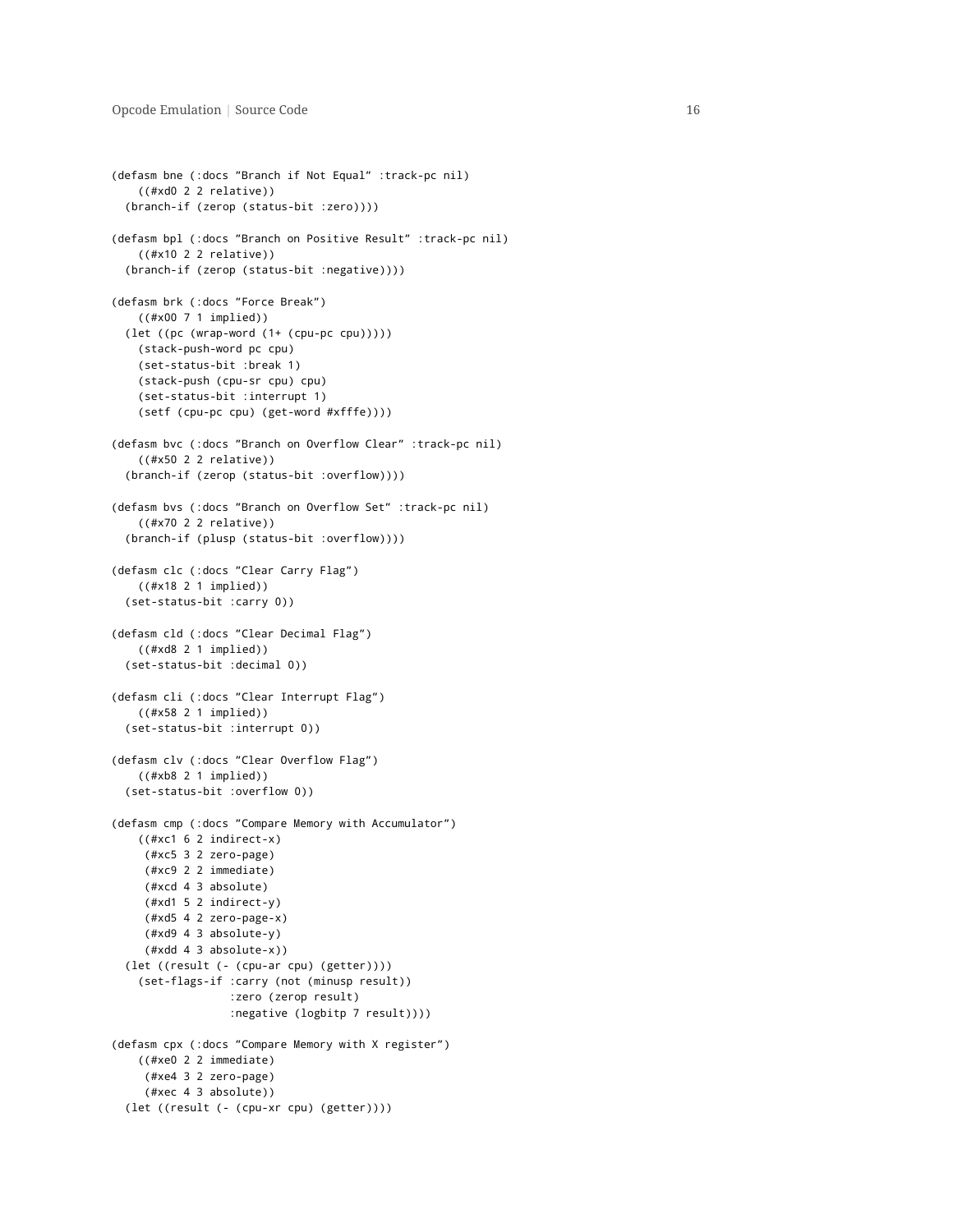```
(set-flags-if :carry (not (minusp result))
                  :zero (zerop result)
                  :negative (logbitp 7 result))))
(defasm cpy (:docs "Compare Memory with Y register")
   ((#xc0 2 2 immediate)
     (#xc4 3 2 zero-page)
     (#xcc 4 3 absolute))
 (let ((result (- (cpu-yr cpu) (getter))))
   (set-flags-if :carry (not (minusp result))
                  :zero (zerop result)
                  :negative (logbitp 7 result))))
(defasm dec (:docs "Decrement Memory")
   ((#xc6 5 2 zero-page)
    (#xce 6 3 absolute)
    (#xd6 6 2 zero-page-x)
     (#xde 7 3 absolute-x))
 (let ((result (wrap-byte (1- (getter)))))
   (setter result)
   (set-flags-if :zero (zerop result) :negative (logbitp 7 result))))
(defasm dex (:docs "Decrement X register")
   ((#xca 2 1 implied))
 (let ((result (setf (cpu-xr cpu) (wrap-byte (1- (cpu-xr cpu))))))
   (set-flags-if :zero (zerop result) :negative (logbitp 7 result))))
(defasm dey (:docs "Decrement Y register")
   ((#x88 2 1 implied))
 (let ((result (setf (cpu-yr cpu) (wrap-byte (1- (cpu-yr cpu))))))
   (set-flags-if :zero (zerop result) :negative (logbitp 7 result))))
(defasm eor (:docs "Exclusive OR with Accumulator")
   ((#x41 6 2 indirect-x)
     (#x45 3 2 zero-page)
    (#x49 2 2 immediate)
    (#x4d 4 3 absolute)
    (#x51 5 2 indirect-y)
    (#x55 4 2 zero-page-x)
    (#x59 4 3 absolute-y)
     (#x5d 4 3 absolute-x))
  (let ((result (setf (cpu-ar cpu) (logxor (getter) (cpu-ar cpu)))))
   (set-flags-if :zero (zerop result) :negative (logbitp 7 result))))
(defasm inc (:docs "Increment Memory")
   ((#xe6 5 2 zero-page)
     (#xee 6 3 absolute)
     (#xf6 6 2 zero-page-x)
     (#xfe 7 3 absolute-x))
 (let ((result (wrap-byte (1+ (getter)))))
   (setter result)
   (set-flags-if :zero (zerop result) :negative (logbitp 7 result))))
(defasm inx (:docs "Increment X register")
   ((#xe8 2 1 implied))
 (let ((result (setf (cpu-xr cpu) (wrap-byte (1+ (cpu-xr cpu))))))
   (set-flags-if :zero (zerop result) :negative (logbitp 7 result))))
(defasm iny (:docs "Increment Y register")
   ((#xc8 2 1 implied))
  (let ((result (setf (cpu-yr cpu) (wrap-byte (1+ (cpu-yr cpu))))))
```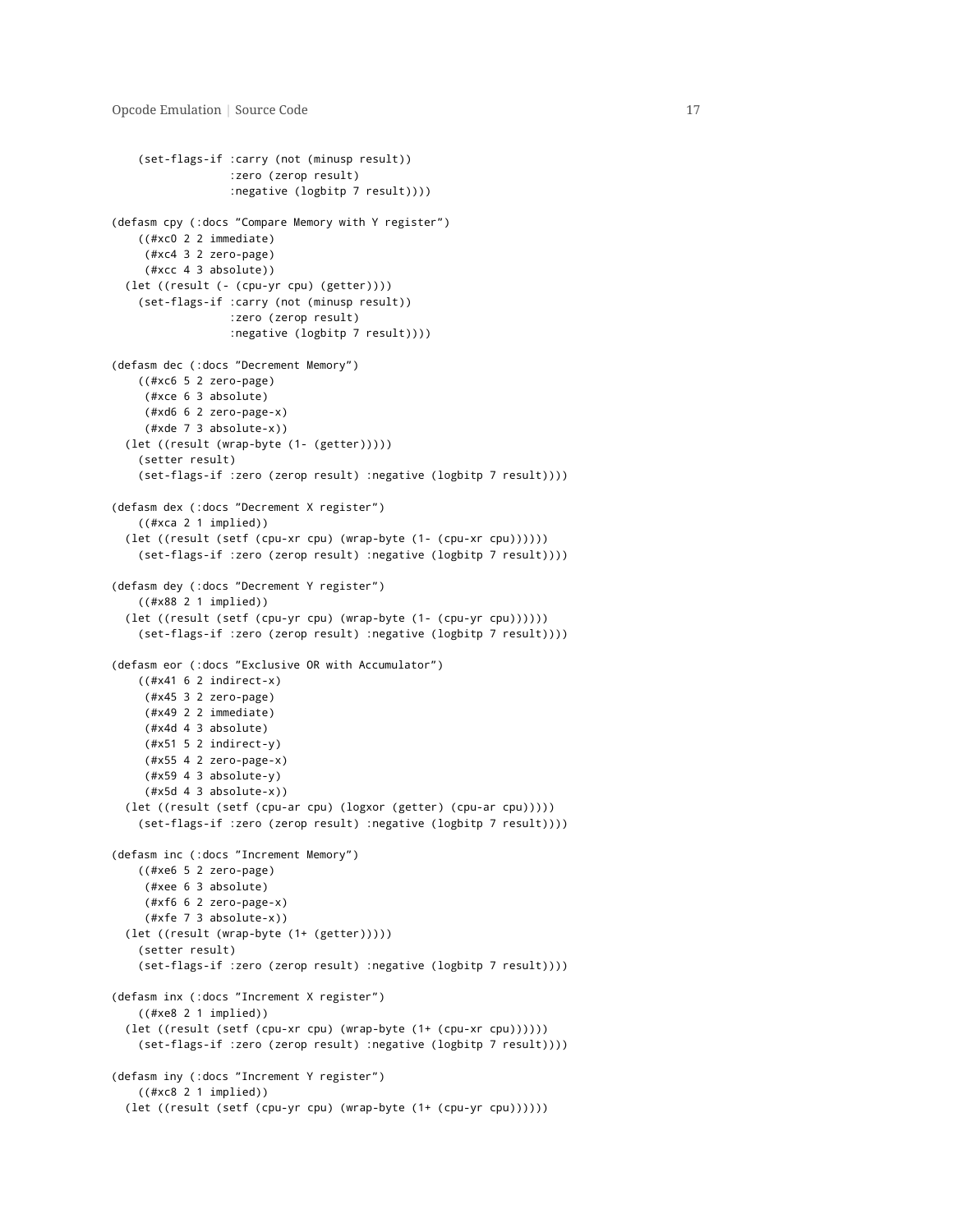```
(set-flags-if :zero (zerop result) :negative (logbitp 7 result))))
(defasm jmp (:docs "Jump Unconditionally" :raw-p t :track-pc nil)
   ((#x4c 3 3 absolute)
    (#x6c 5 3 indirect))
 (setf (cpu-pc cpu) (getter)))
(defasm jsr (:docs "Jump to Subroutine" :raw-p t :track-pc nil)
   ((#x20 6 3 absolute))
 (stack-push-word (wrap-word (1+ (cpu-pc cpu))) cpu)
 (setf (cpu-pc cpu) (getter)))
(defasm lda (:docs "Load Accumulator from Memory")
   ((#xa1 6 2 indirect-x)
    (#xa5 3 2 zero-page)
    (#xa9 2 2 immediate)
    (#xad 4 3 absolute)
    (#xb1 5 2 indirect-y)
    (#xb5 4 2 zero-page-x)
    (#xb9 4 3 absolute-y)
    (#xbd 4 3 absolute-x))
 (let ((result (setf (cpu-ar cpu) (getter))))
   (set-flags-if :zero (zerop result) :negative (logbitp 7 result))))
(defasm ldx (:docs "Load X register from Memory")
   ((#xa2 2 2 immediate)
    (#xa6 3 2 zero-page)
    (#xae 4 3 absolute)
    (#xb6 4 2 zero-page-y)
    (#xbe 4 3 absolute-y))
 (let ((result (setf (cpu-xr cpu) (getter))))
   (set-flags-if :zero (zerop result) :negative (logbitp 7 result))))
(defasm ldy (:docs "Load Y register from Memory")
   ((#xa0 2 2 immediate)
    (#xa4 3 2 zero-page)
    (#xac 4 3 absolute)
    (#xbc 4 3 absolute-x)
    (#xb4 4 2 zero-page-x))
  (let ((result (setf (cpu-yr cpu) (getter))))
   (set-flags-if :zero (zerop result) :negative (logbitp 7 result))))
(defasm lsr (:docs "Logical Shift Right")
   ((#x46 5 2 zero-page)
    (#x4a 2 1 accumulator)
    (#x4e 6 3 absolute)
    (#x56 6 2 zero-page-x)
     (#x5e 7 3 absolute-x))
 (let* ((operand (getter))
         (result (ash operand -1)))
   (set-flags-if :carry (logbitp 0 operand)
                  :zero (zerop result)
                  :negative (logbitp 7 result))
   (setter result)))
(defasm nop (:docs "No Operation")
   ((#xea 2 1 implied))
 nil)
(defasm ora (:docs "Bitwise OR with Accumulator")
   ((#x01 6 2 indirect-x)
```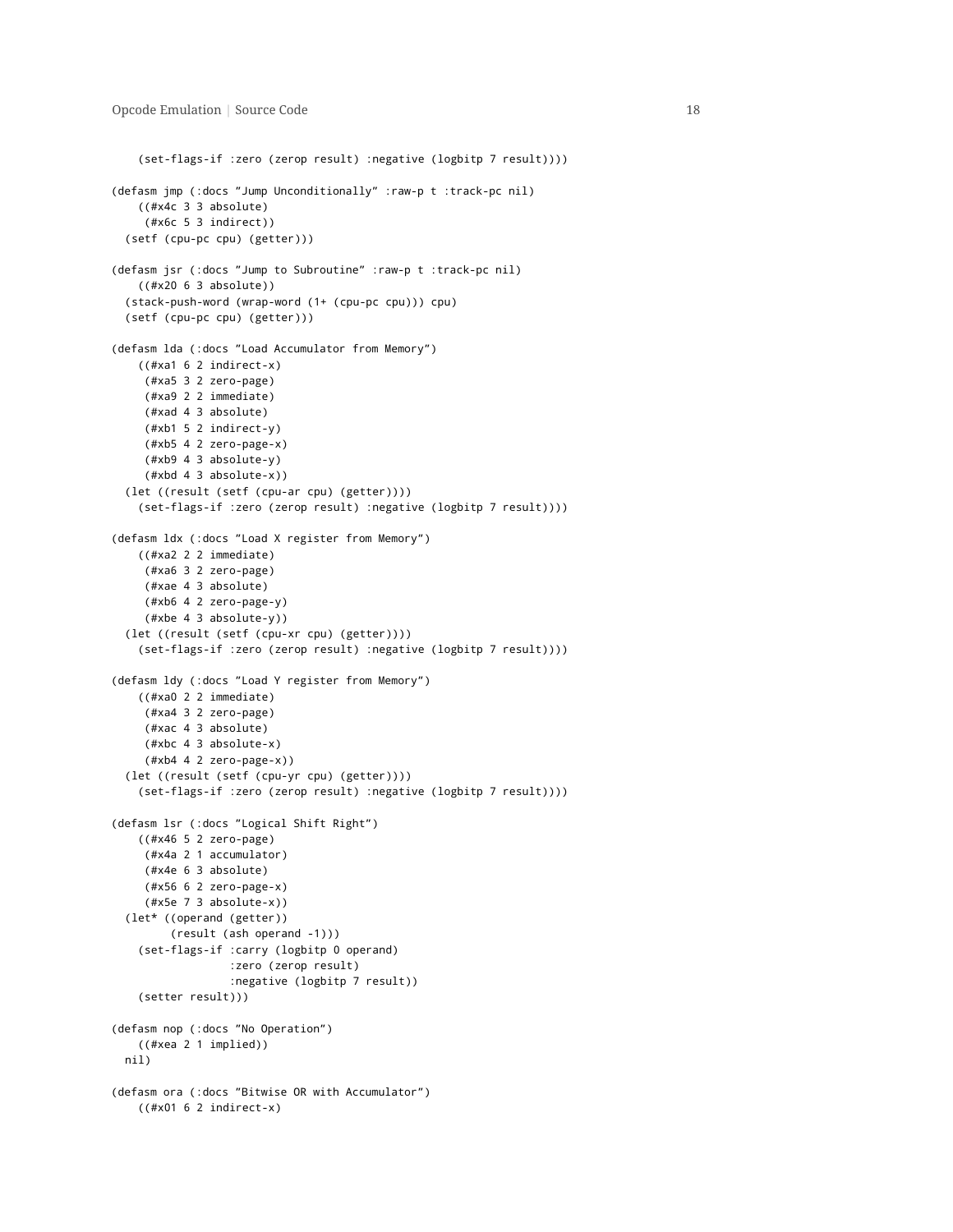```
(#x05 3 2 zero-page)
    (#x09 2 2 immediate)
    (#x0d 4 3 absolute)
    (#x11 5 2 indirect-y)
    (#x15 4 2 zero-page-x)
     (#x19 4 3 absolute-y)
     (#x1d 4 3 absolute-x))
  (let ((result (setf (cpu-ar cpu) (logior (cpu-ar cpu) (getter)))))
    (set-flags-if :zero (zerop result) :negative (logbitp 7 result))))
(defasm pha (:docs "Push Accumulator")
    ((#x48 3 1 implied))
  (stack-push (cpu-ar cpu) cpu))
(defasm php (:docs "Push Processor Status")
   ((#x08 3 1 implied))
  (stack-push (logior (cpu-sr cpu) #x10) cpu))
(defasm pla (:docs "Pull Accumulator from Stack")
    ((#x68 4 1 implied))
  (let ((result (setf (cpu-ar cpu) (stack-pop cpu))))
    (set-flags-if :zero (zerop result) :negative (logbitp 7 result))))
(defasm plp (:docs "Pull Processor Status from Stack")
    ((#x28 4 1 implied))
  (let ((result (logior (stack-pop cpu) #x20)))
    (setf (cpu-sr cpu) (logandc2 result #x10))))
(defasm rol (:docs "Rotate Left")
    ((#x2a 2 1 accumulator)
    (#x26 5 2 zero-page)
     (#x2e 6 3 absolute)
     (#x36 6 2 zero-page-x)
     (#x3e 7 3 absolute-x))
  (let* ((operand (getter))
         (result (wrap-byte (rotate-byte operand 1 cpu))))
    (setter result)
    (set-flags-if :carry (logbitp 7 operand)
                  :zero (zerop result)
                  :negative (logbitp 7 result))))
(defasm ror (:docs "Rotate Right")
   ((#x66 5 2 zero-page)
    (#x6a 2 1 accumulator)
    (#x6e 6 3 absolute)
     (#x76 6 2 zero-page-x)
     (#x7e 7 3 absolute-x))
  (let* ((operand (getter))
         (result (wrap-byte (rotate-byte operand -1 cpu))))
    (setter result)
    (set-flags-if :carry (logbitp 0 operand)
                  :zero (zerop result)
                  :negative (logbitp 7 result))))
(defasm rti (:docs "Return from Interrupt")
   ((#x40 6 1 implied))
  (setf (cpu-sr cpu) (logior (stack-pop cpu) #x20))
  (setf (cpu-pc cpu) (stack-pop-word cpu)))
(defasm rts (:docs "Return from Subroutine" :track-pc nil)
    ((#x60 6 1 implied))
```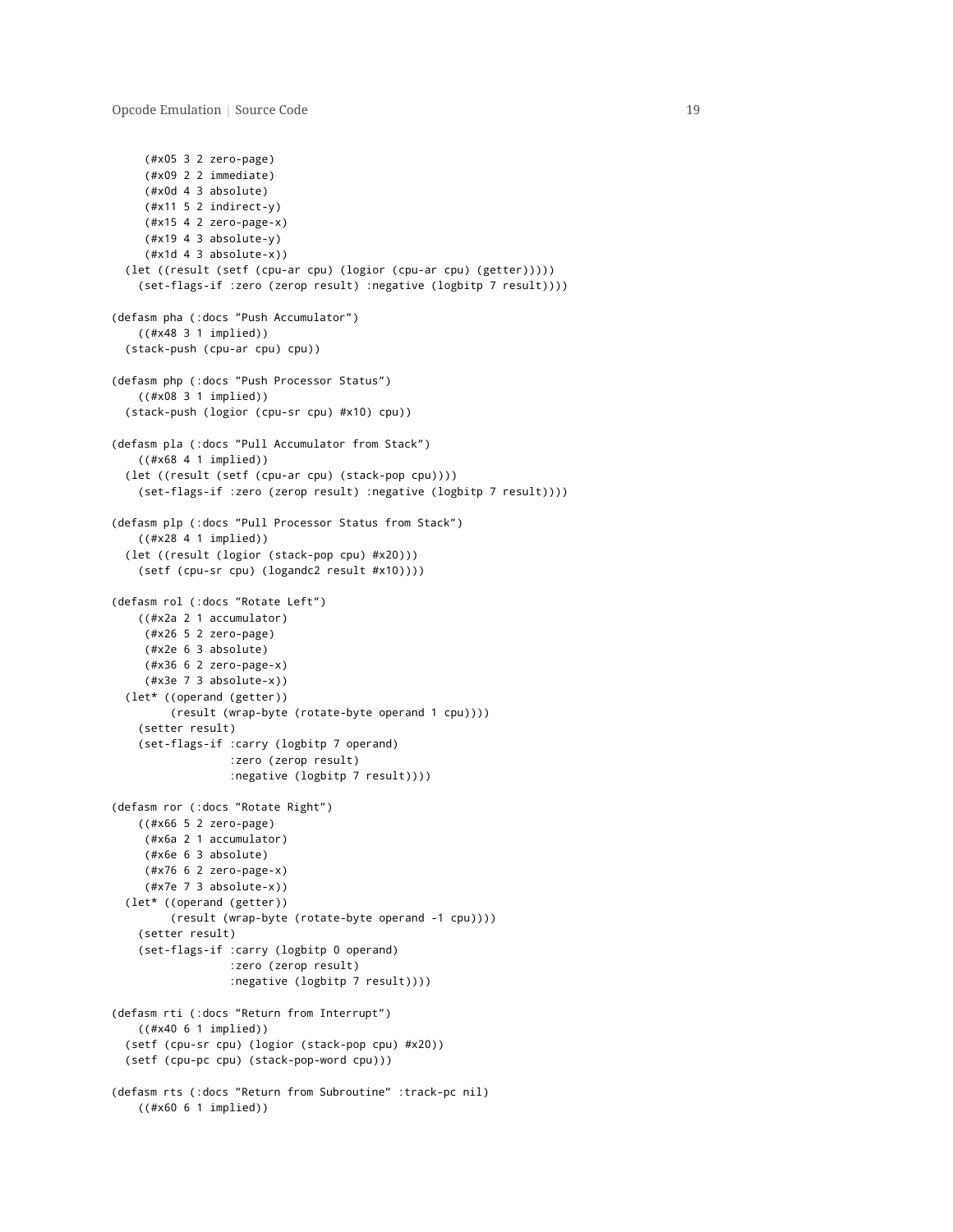```
(setf (cpu-pc cpu) (1+ (stack-pop-word cpu))))
(defasm sbc (:docs "Subtract from Accumulator with Carry")
   ((#xe1 6 2 indirect-x)
    (#xe5 3 2 zero-page)
    (#xe9 2 2 immediate)
    (#xed 4 3 absolute)
    (#xf1 5 2 indirect-y)
    (#xf5 4 2 zero-page-x)
    (#xf9 4 3 absolute-y)
    (#xfd 4 3 absolute-x))
 (flet ((flip-bit (position x) (logxor (expt 2 position) x)))
   (let* ((operand (getter))
           (carry-bit (flip-bit 0 (status-bit :carry)))
           (result (- (cpu-ar cpu) operand carry-bit)))
     (set-flags-if :zero (zerop (wrap-byte result))
                   :overflow (overflow-p result (cpu-ar cpu) (flip-bit 7 operand))
                    :negative (logbitp 7 result)
                    :carry (not (minusp result)))
     (setf (cpu-ar cpu) (wrap-byte result)))))
(defasm sec (:docs "Set Carry Flag")
   ((#x38 2 1 implied))
 (set-status-bit :carry 1))
(defasm sed (:docs "Set Decimal Flag")
   ((#xf8 2 1 implied))
 (set-status-bit :decimal 1))
(defasm sei (:docs "Set Interrupt Flag")
   ((#x78 2 1 implied))
 (set-status-bit :interrupt 1))
(defasm sta (:docs "Store Accumulator")
   ((#x81 6 2 indirect-x)
    (#x85 3 2 zero-page)
    (#x8d 4 3 absolute)
    (#x91 6 2 indirect-y)
    (#x95 4 2 zero-page-x)
    (#x99 5 3 absolute-y)
     (#x9d 5 3 absolute-x))
 (setter (cpu-ar cpu)))
(defasm stx (:docs "Store X register")
   ((#x86 3 2 zero-page)
     (#x8e 4 3 absolute)
     (#x96 4 2 zero-page-y))
 (setter (cpu-xr cpu)))
(defasm sty (:docs "Store Y register")
   ((#x84 3 2 zero-page)
    (#x8c 4 3 absolute)
    (#x94 4 2 zero-page-x))
 (setter (cpu-yr cpu)))
(defasm tax (:docs "Transfer Accumulator to X register")
   ((#xaa 2 1 implied))
 (let ((result (setf (cpu-xr cpu) (cpu-ar cpu))))
   (set-flags-if :zero (zerop result) :negative (logbitp 7 result))))
(defasm tay (:docs "Transfer Accumulator to Y register")
```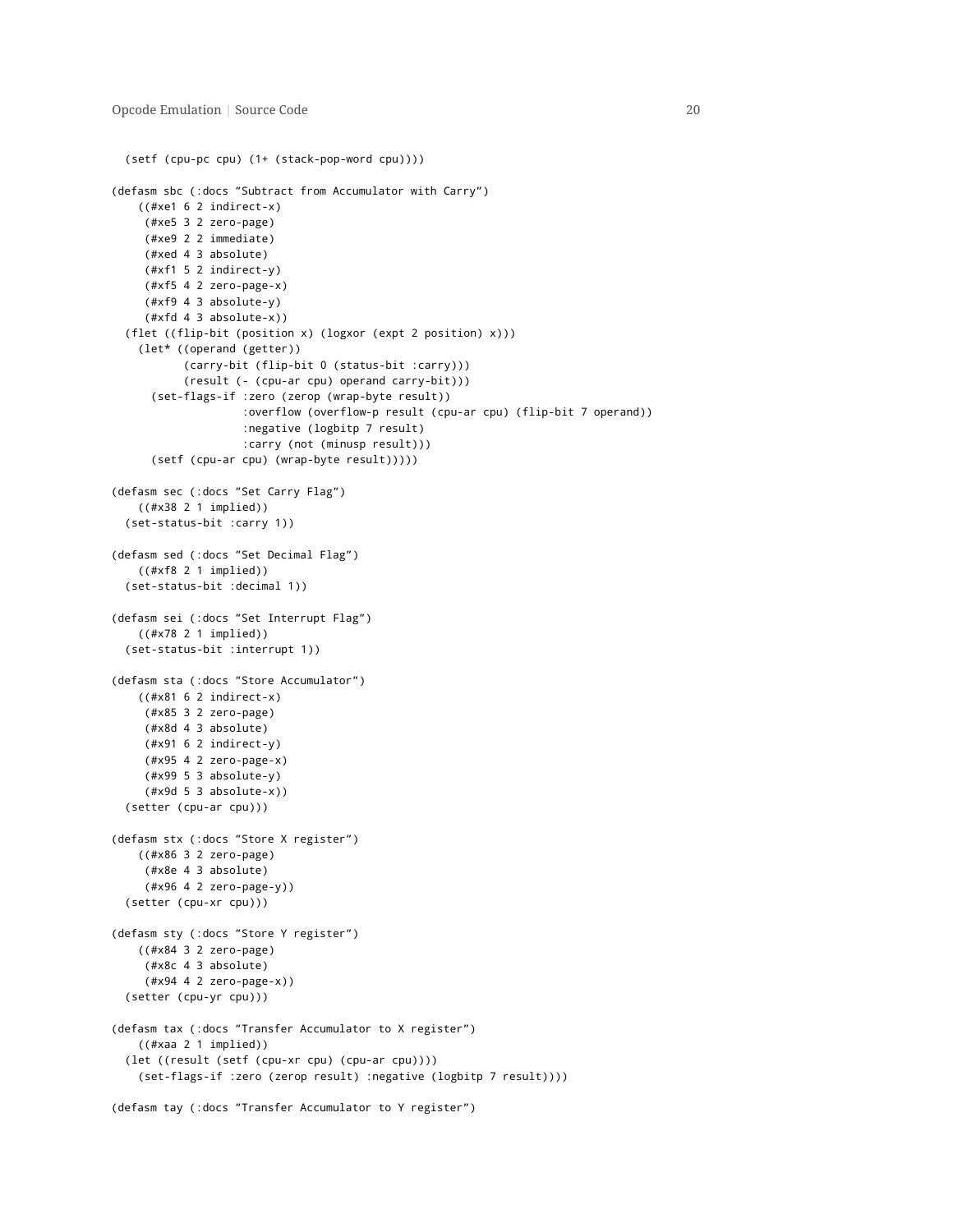```
((#xa8 2 1 implied))
 (let ((result (setf (cpu-yr cpu) (cpu-ar cpu))))
   (set-flags-if :zero (zerop result) :negative (logbitp 7 result))))
(defasm tsx (:docs "Transfer Stack Pointer to X register")
   ((#xba 2 1 implied))
  (let ((result (setf (cpu-xr cpu) (cpu-sp cpu))))
   (set-flags-if :zero (zerop result) :negative (logbitp 7 result))))
(defasm txa (:docs "Transfer X register to Accumulator")
   ((#x8a 2 1 implied))
 (let ((result (setf (cpu-ar cpu) (cpu-xr cpu))))
   (set-flags-if :zero (zerop result) :negative (logbitp 7 result))))
(defasm txs (:docs "Transfer X register to Stack Pointer")
   ((#x9a 2 1 implied))
 (setf (cpu-sp cpu) (cpu-xr cpu)))
(defasm tya (:docs "Transfer Y register to Accumulator")
   ((#x98 2 1 implied))
  (let ((result (setf (cpu-ar cpu) (cpu-yr cpu))))
   (set-flags-if :zero (zerop result) :negative (logbitp 7 result))))
```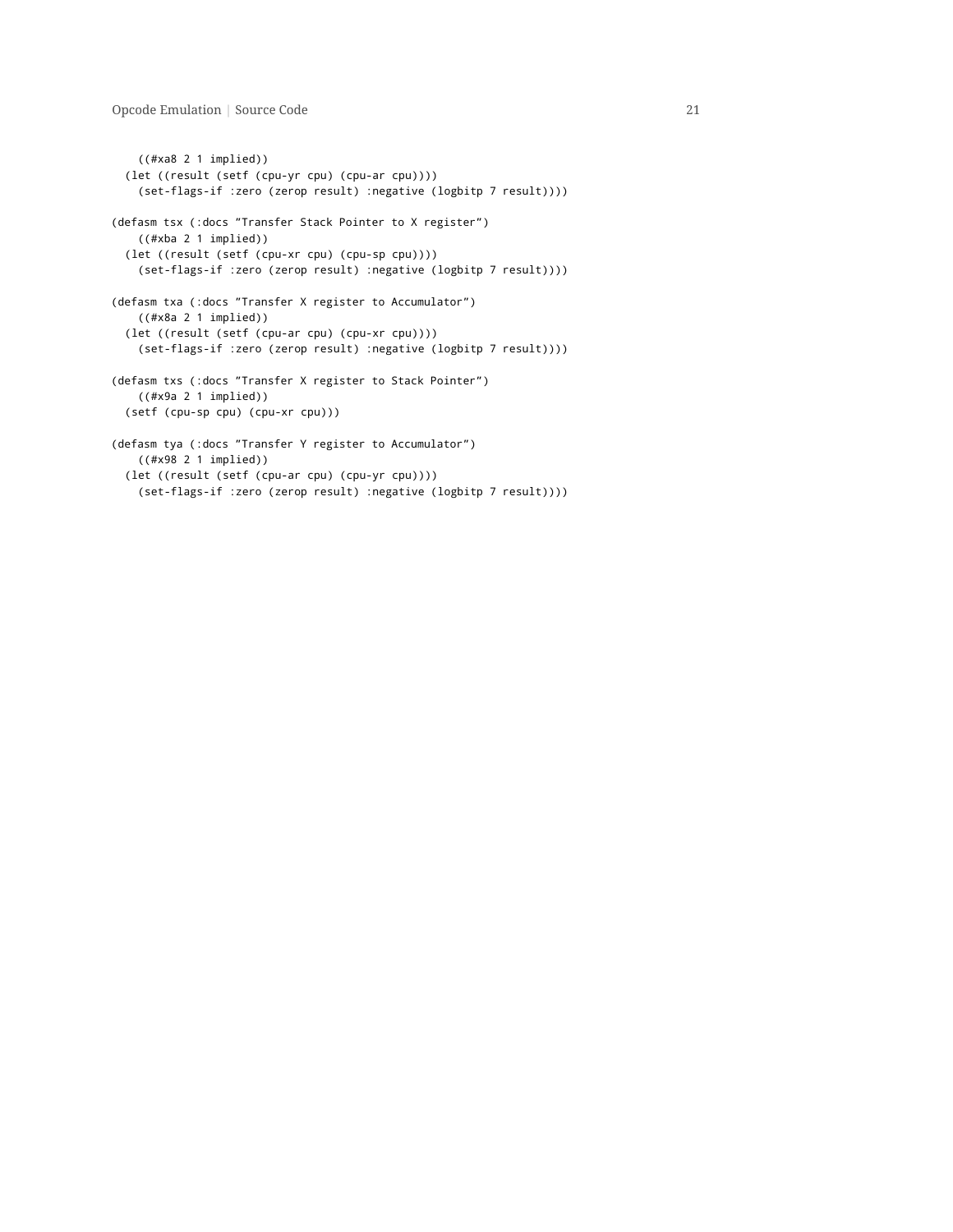# <span id="page-22-0"></span>5 | Exceptional Conditions

#### <span id="page-22-1"></span>conditions.lisp**: Just in Case**

There's really not much to say about our [conditions.](http://www.gigamonkeys.com/book/beyond-exception-handling-conditions-and-restarts.html) The primary illegal state our emulator can encounter is trying to execute an invalid opcode, i.e. a byte for which no opcode definition exists. For our assembler, we have also defined a condition for invalid syntax. Finally, there is a condition for invalid addressing modes, mostly to provide better debugging in case a new opcode definition was fat-fingered.

```
(in-package :6502)
(define-condition illegal-opcode ()
 ((opcode :initarg :opcode :reader opcode))
 (:report (lambda (condition stream)
             (format stream "~X is not a legal opcode." (opcode condition))))
 (:documentation "Illegal opcodes are not currently implemented."))
(define-condition invalid-syntax ()
 ((line :initarg :line :reader line))
 (:report (lambda (condition stream)
             (format stream "Syntax for line ~S is invalid." (line condition))))
 (:documentation "Assembly must conform to the syntax in the README."))
(define-condition invalid-mode ()
 ((mode :initarg :mode :reader mode))
 (:report (lambda (condition stream)
             (format stream "~A is not a valid addressing mode." (mode condition))))
 (:documentation "Only the 6502 addressing modes have readers and printers."))
```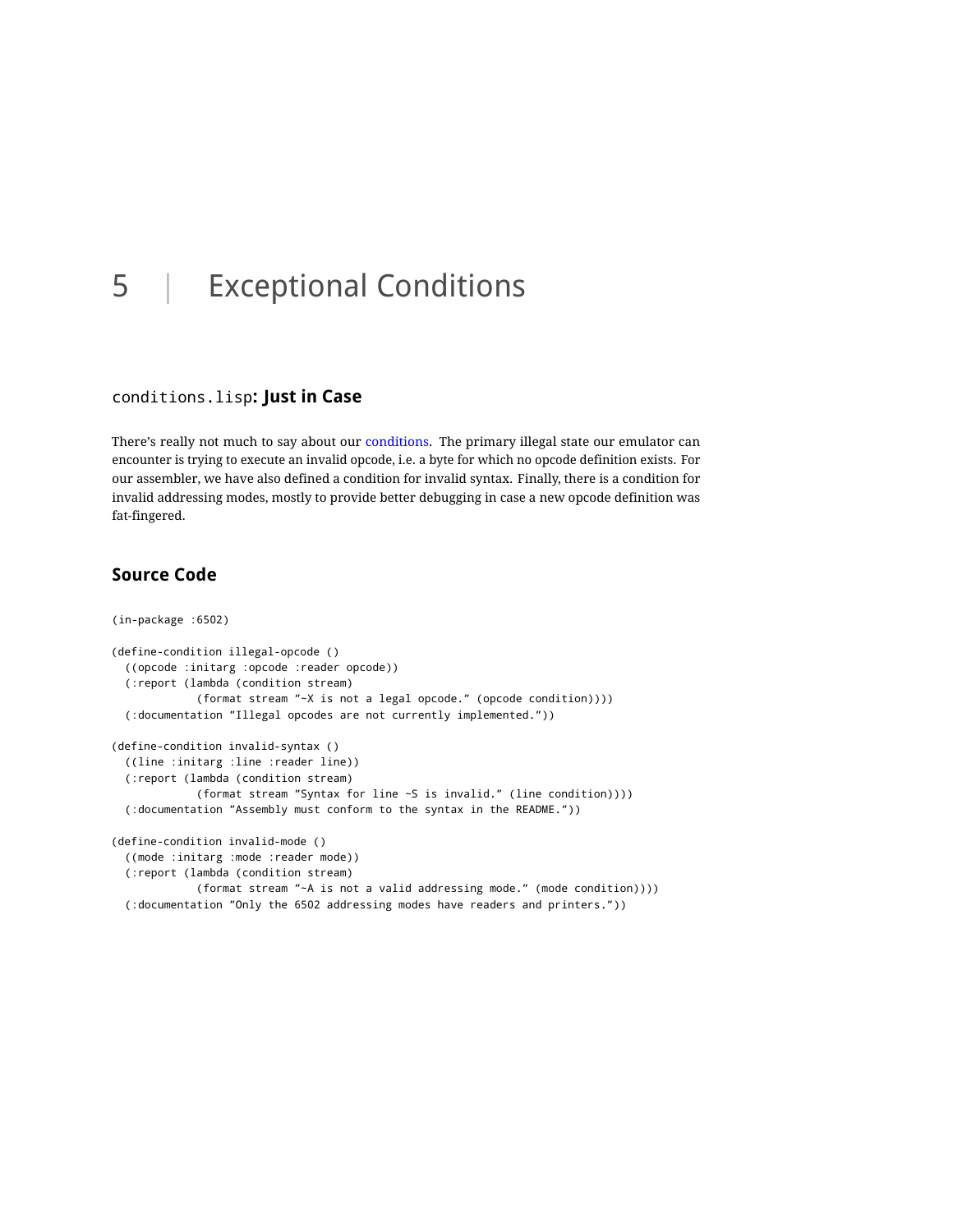# <span id="page-23-0"></span>6 | Stepping and Execution

## <span id="page-23-1"></span>utils.lisp**: Bringing it all Together**

Now we need to actually connect the dots and get our CPU emulating! An EXECUTE function that emulates code in a loop until a halt instruction and a STEP-CPU function to execute a single opcode suit nicely. Here we see that our opcodes array finally gets put to good use as STEP-CPU just grabs the appropriate lambda and calls it, leaving EXECUTE to handle errors if necessary.

## <span id="page-23-2"></span>**Source Code**

```
(in-package :6502)
(defun execute (cpu)
  "Step the CPU until a BRK instruction."
  (loop for opcode of-type u8 = (get-byte (cpu-pc cpu))
     do (handler-case (step-cpu cpu opcode)
          (undefined-function ()
            (error 'illegal-opcode :opcode opcode)))
     until (zerop opcode)))
(defun step-cpu (cpu opcode)
```
"Step the CPU through the next OPCODE." (funcall (aref \*opcode-funs\* opcode) cpu))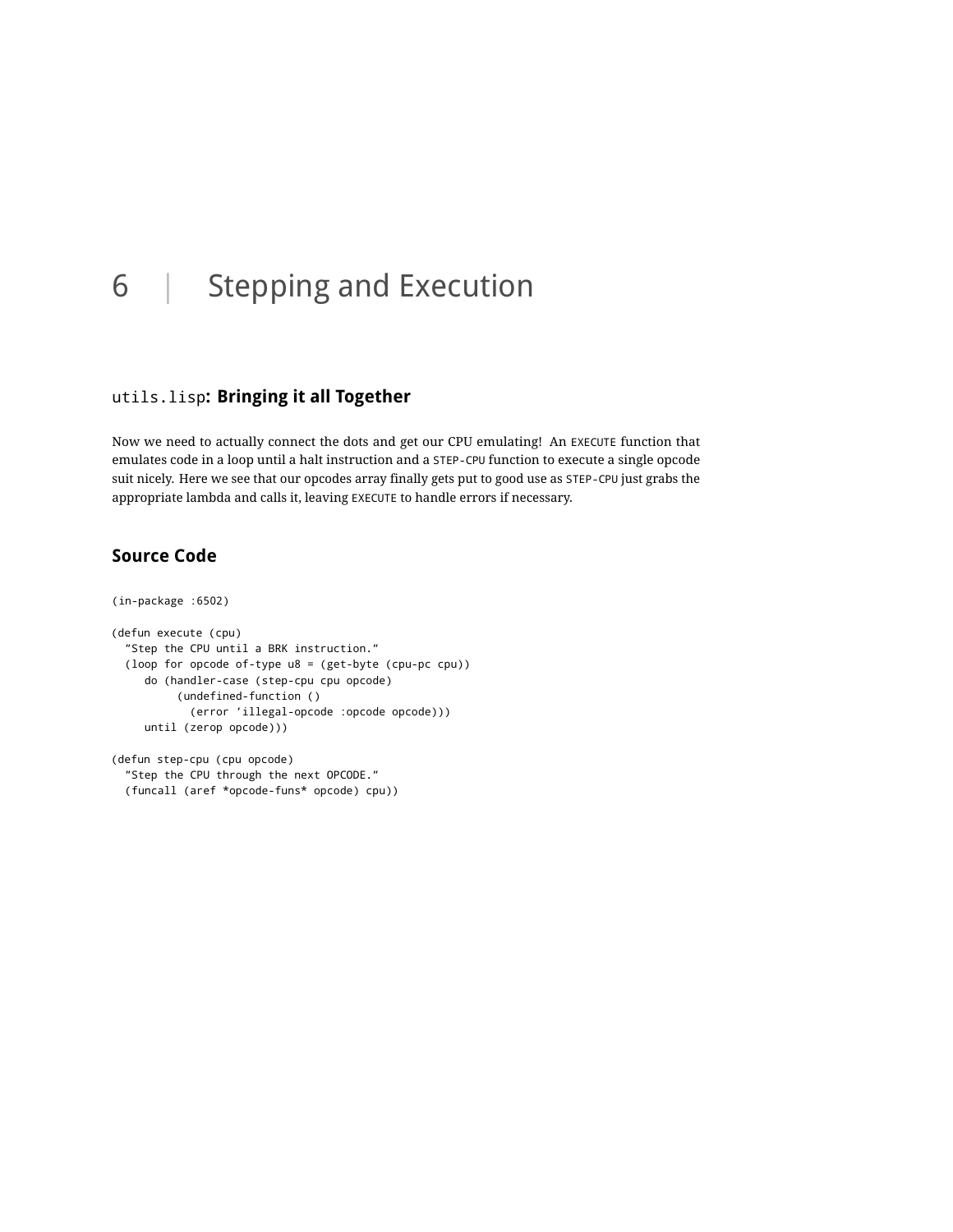# <span id="page-24-0"></span>7 | A Naive JIT

### <span id="page-24-1"></span>jit.lisp**: "JIT" is a bit generous, isn't it?**

Proper JITs involve much careful thinking and engineering to get good results. This "jit" was more of a quick, fun Sunday evening hack. The whole point of a compiler is to rewrite code into a faster form that preserves the original semantics. That entails doing analysis to understand the code and transformations to improve the parts the compiler understands. As [littledan says,](http://useless-factor.blogspot.com/2009/10/bitfields-in-factor-structs-and-special.html) every compiler has a "special style" that it knows how to optimize. Thus, speeding up a language really corresponds to increasing the parts of the language the compiler understands, growing the special style. All this JIT does is eliminate the opcode dispatch between branches. It never invalidates cached code which means that if a program [modifies itself while running](http://en.wikipedia.org/wiki/Self-modifying_code) we ignore it, producing incorrect results. As [Mike Pall has written,](http://lambda-the-ultimate.org/node/3851#comment-57646) a fast interpreter can outrun a naive compiler. **cl-6502** sticks with interpretation. I just think the JIT is too cute to remove.

```
(in-package :6502)
(defvar *jit-cache* (make-hash-table)
  "The JIT's hot code cache. Currently never invalidated.")
(defun get-basic-block (cpu)
 "Get the opcodes from the current PC to the next branch."
 (flet ((op-length (x) (fourth (aref *opcode-meta* x))))
   (loop for pc = (cpu-pc cpu) then (+ pc (op-length op))
      for op = (get-byte pc) collect op
      until (member op '(#x90 #xb0 #xf0 #x30 #xd0 #x10 #x50 #x70
                          #x00 #x4c #x6c #x20 #x40 #x60)))))
(defun jit-block (opcodes)
  "Given a list of opcodes, JIT compile an equivalent function."
 (flet ((jit-op (x) '(funcall ,(aref *opcode-funs* x) cpu)))
   (compile nil '(lambda (cpu) ,@(mapcar #'jit-op opcodes)))))
(defun jit-step (cpu pc)
  "If the current block has been JIT compiled, run it, otherwise JIT compile it."
 (alexandria:if-let (fn (gethash pc *jit-cache*))
   (funcall fn cpu)
   (let ((code (jit-block (get-basic-block cpu))))
     (setf (gethash pc *jit-cache*) code)
     (funcall code cpu))))
```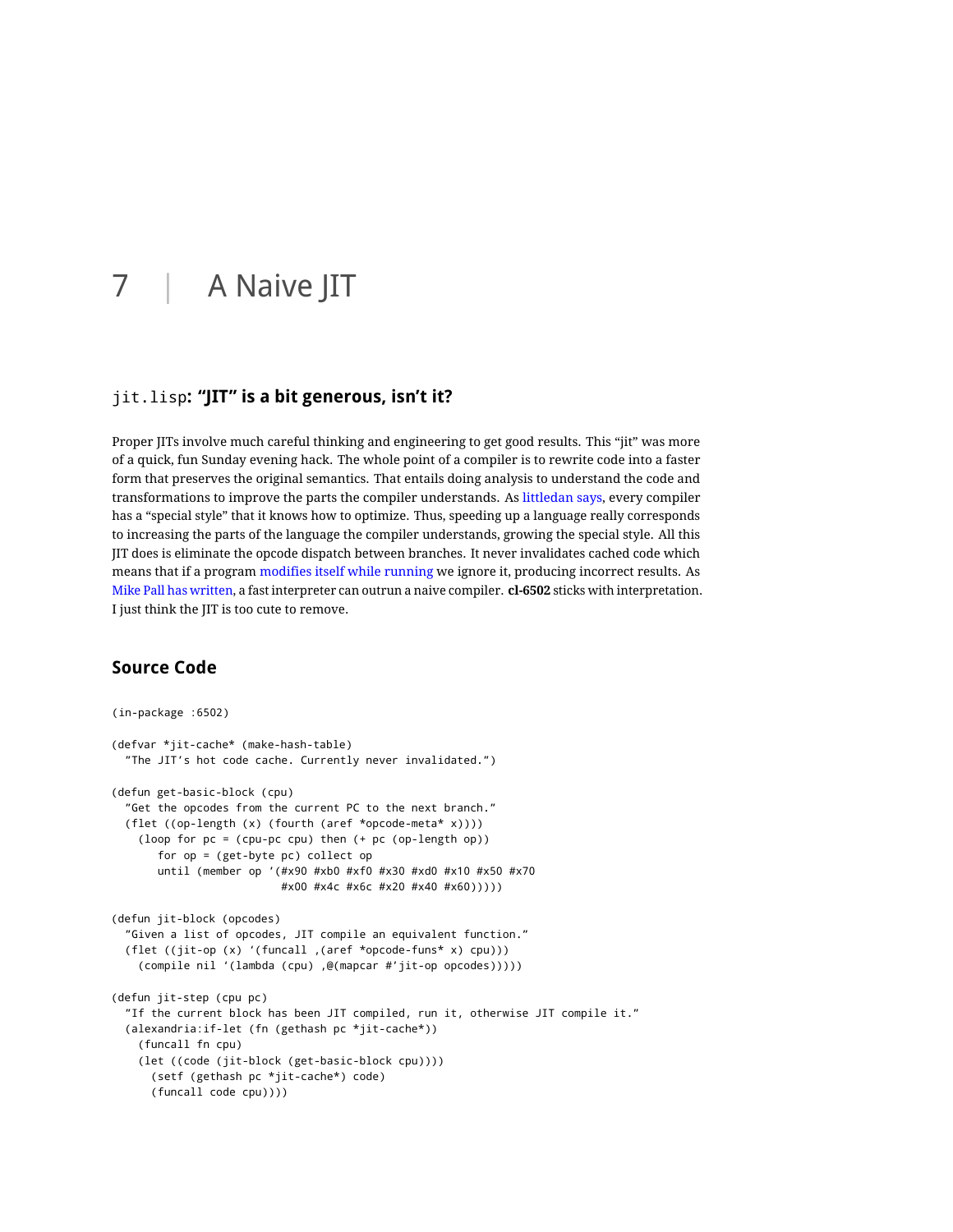# <span id="page-25-0"></span>8 | Taking Apart Old Code

#### <span id="page-25-1"></span>disassemble.lisp**: When one is Lost**

Disassembly actually isn't very tricky…at least on the 6502. Conceptually, you just want to specify a range of bytes to be viewed as code rather than data and print its representation. Our storage of metadata in the opcodes array makes it trivial. We simply loop from start to end, always incrementing by the length of the opcode rather than 1.

Disassembling a single instruction at a given index works by reading the byte, retrieving the matching entry in the opcodes array, and either printing it using the Addressing Mode's writer or returning a list representing the instruction.

We use keywords rather than symbols for the lispy syntax since #\$ is a standard token in 6502 assembly. There is no way to support the standard syntax for indirect-addressed code in lisp (without readtable hacks) because it uses parens which are illegal in keywords and symbols, so we use an @ sign instead.

Thus, we can disassemble to either a lispy syntax or the standard 6502 syntax in only a few dozen lines of code. Since we've factored out disassembling a single opcode, its easy to add a current-instruction helper to disassemble whatever the CPU is about to execute as well.

```
(in-package :6502)
(defmacro with-disasm ((start end &key op) &body body)
 "Loop from START to END, passing each instruction to OP and execute BODY.
OP is PRINT-INSTRUCTION by default. Within BODY, the return value of OP is
bound to RESULT and the length of the instruction in bytes is bound to STEP."
  '(loop with index = ,start while (<= index ,end)
     for (step result) = (disasm-ins index ,@(when op (list op)))
     do (incf index step) ,@body))
(defun disasm (start end)
 "Disassemble memory from START to END."
 (with-disasm (start end)))
(defun disasm-to-list (start end)
 "Disassemble a given region of memory into a sexp-based format."
 (with-disasm (start end :op #'sexpify-instruction) collect result))
(defun disasm-to-str (start end)
  "Call DISASM with the provided args and return its output as a string."
 (with-output-to-string (*standard-output*) (disasm start end)))
```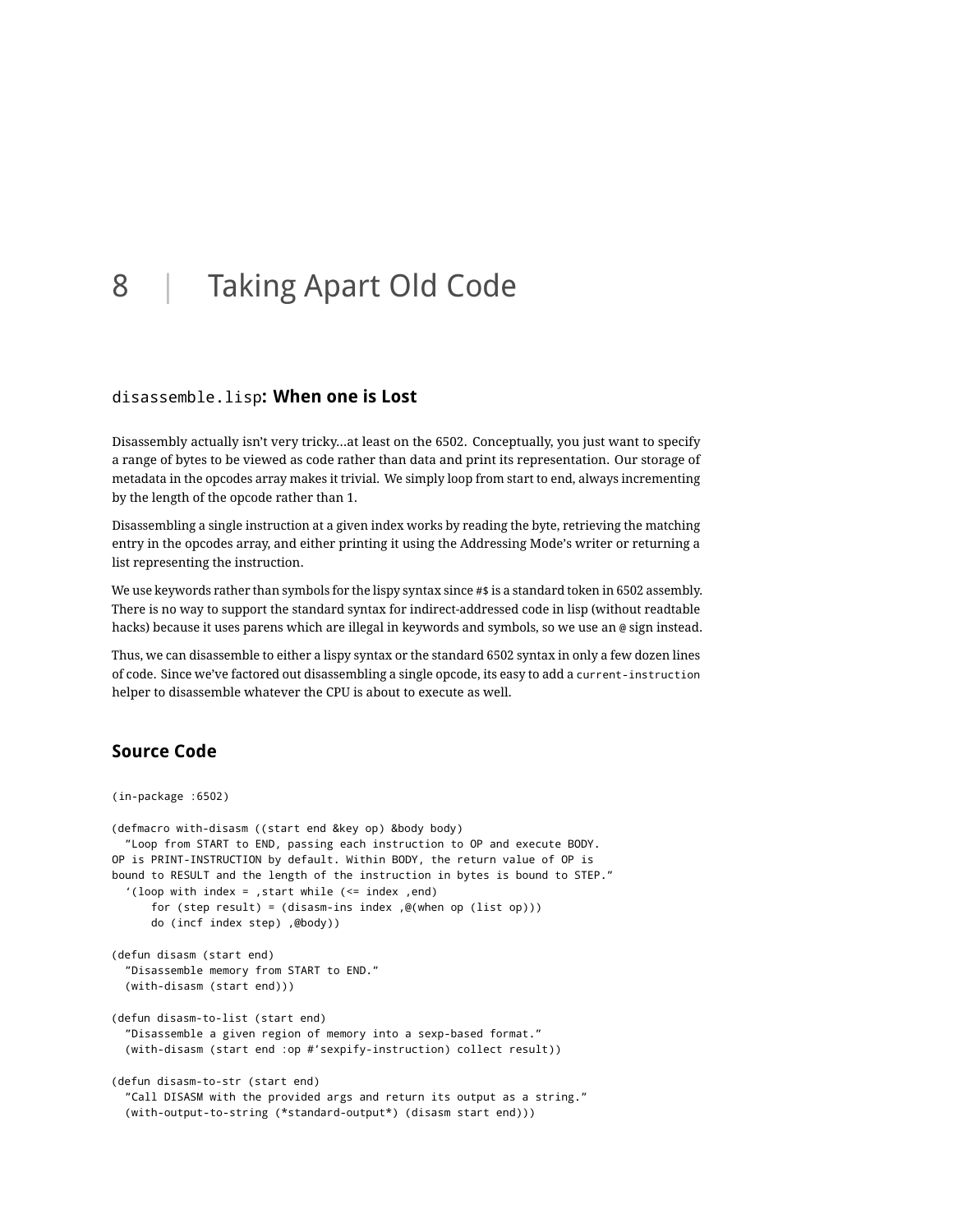```
(defun disasm-ins (index &optional (disasm-op #'print-instruction))
   "Lookup the metadata for the instruction at INDEX and pass it to
DISASM-OP for formatting and display, returning the instruction length."
 (destructuring-bind (name docs cycles bytes mode)
     (aref *opcode-meta* (get-byte index))
   (declare (ignore cycles))
   (let ((code-block (coerce (get-range index (+ index bytes)) 'list)))
     (list bytes (funcall disasm-op code-block index name docs mode)))))
(defun print-instruction (bytes index name docs mode)
  "Format the instruction at INDEX and its operands for display."
 (let ((byte-str (format nil "~\{-2, '0x -\}'' bytes))
       (args-str (format nil "~A ~A" name (arg-formatter (rest bytes) mode))))
   (format t "$~4,'0x ~9A ;; ~14A ~A~%" index byte-str args-str docs)))
(defun sexpify-instruction (bytes index name docs mode)
  "Given BYTES and metadata, return a sexp-format representation of it."
 (declare (ignore index docs))
 (alexandria:if-let ((args (rest bytes))
                      (args-str (bytes-to-keyword-syntax bytes mode)))
   (mapcar #'make-keyword (list name args-str))
   (mapcar #'make-keyword (list name))))
(defun arg-formatter (arg mode)
  "Given an instruction's ARG, format it for display using the MODE's WRITER."
  (if (member mode '(absolute absolute-x absolute-y indirect))
     (format nil (writer mode) (reverse arg))
     (format nil (writer mode) arg)))
(defun bytes-to-keyword-syntax (bytes mode)
  "Take BYTES and a MODE and return our assembly representation of the arguments."
 (let ((result (arg-formatter (rest bytes) mode)))
   (flet ((munge-indirect (str)
             (cl-ppcre:regex-replace "\\(\\$(.*)\\)(.*)?" str "@\\1\\2")))
     (cl-ppcre:regex-replace ", " (munge-indirect result) "."))))
(defun current-instruction (cpu &optional print-p)
  "Return a list representing the current instruction. If PRINT-P is non-nil,
print the current address and instruction and return NIL."
 (let ((fn (if print-p #'print-instruction #'sexpify-instruction)))
   (second (disasm-ins (cpu-pc cpu) fn))))
```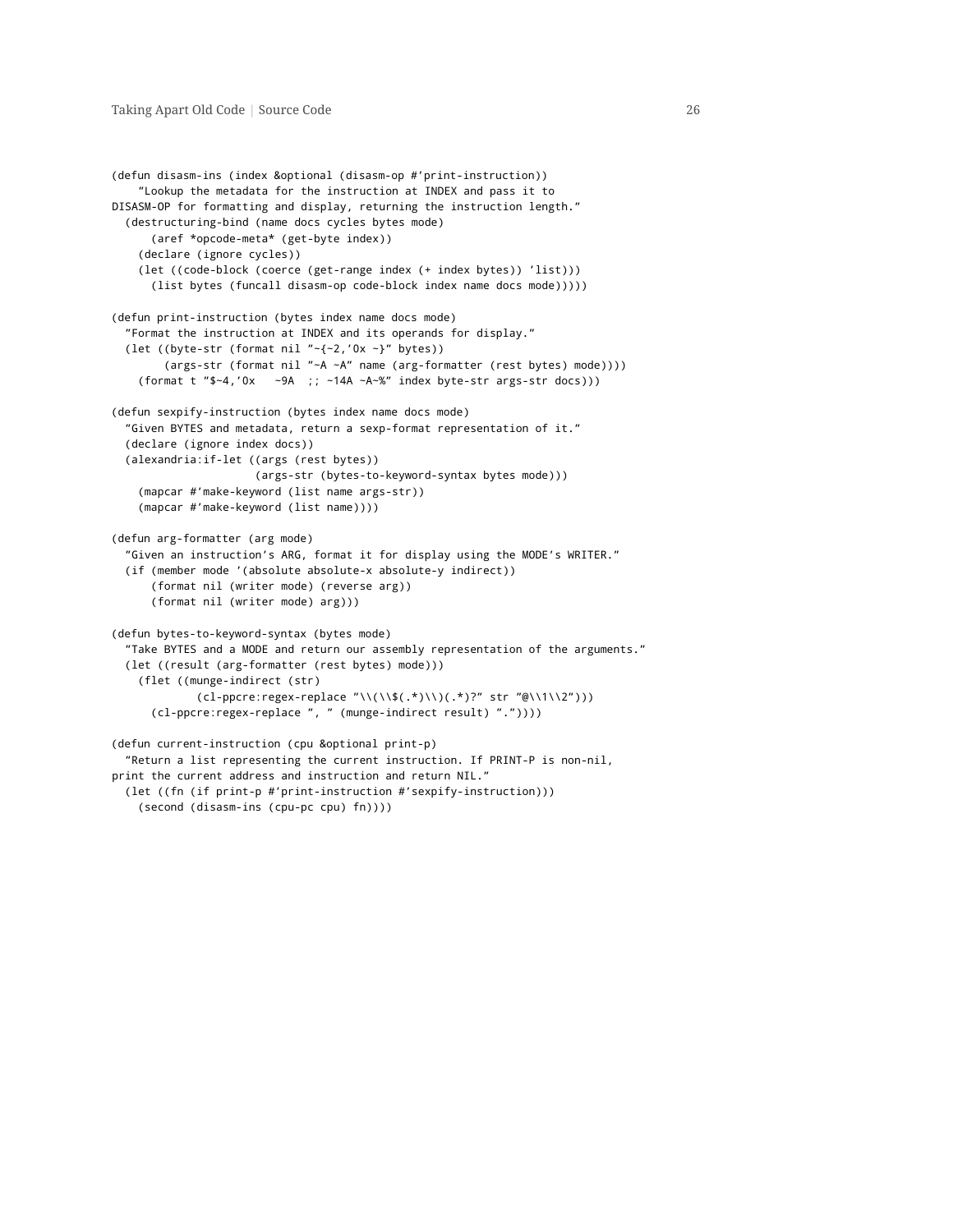# <span id="page-27-0"></span>9 | Parsing Assembly

### <span id="page-27-1"></span>parser.lisp**: String processing**

### <span id="page-27-2"></span>**References:**

#### [ca65 syntax](http://www.cc65.org/doc/ca65-4.html)

The parser converts source code in string format to intermediate instructions. The syntax is simple, following the standard 6502 style, except without any directives. A single instruction can contain any of the following: a label, an opcode, an operand, and a comment.

Operands have different syntax depending upon the addressing modes as defined in addressing.lisp. The actual value from the operand is still handled by the parser, and can be represented using decimal, or hexadecimal (if preceded by "\$" a dollar sign), or binary (if preceded by "%" a percent sign), or can be a label, or a simple expression consisting of some other term plus ("+") another expression.

The parser returns a list of instructions, with each slot set to the appropriate fields from the assembly statement. There may be more than one address-mode in such instructions, since the syntax is ambiguous.

```
(in-package :6502)
(defun make-stream (text)
 "Make a string displaced onto the given text."
 (make-array (length text) :element-type 'character :adjustable t
              :displaced-to text :displaced-index-offset 0))
(defun try-fetch (stream regex)
 "If the stream begins with a regex match, returns the matched text and move
  the stream past it. Otherwise, returns nil."
 (let ((result (cl-ppcre:scan-to-strings regex stream)))
   (when result
     (multiple-value-bind (original index-offset) (array-displacement stream)
        (adjust-array stream (- (length stream) (length result))
                      :displaced-to original
                      :displaced-index-offset (+ index-offset (length result))))
     result)))
```

```
(defun substream-advance (stream start end)
  "Set the stream to a substream at START positions ahead and finishing
```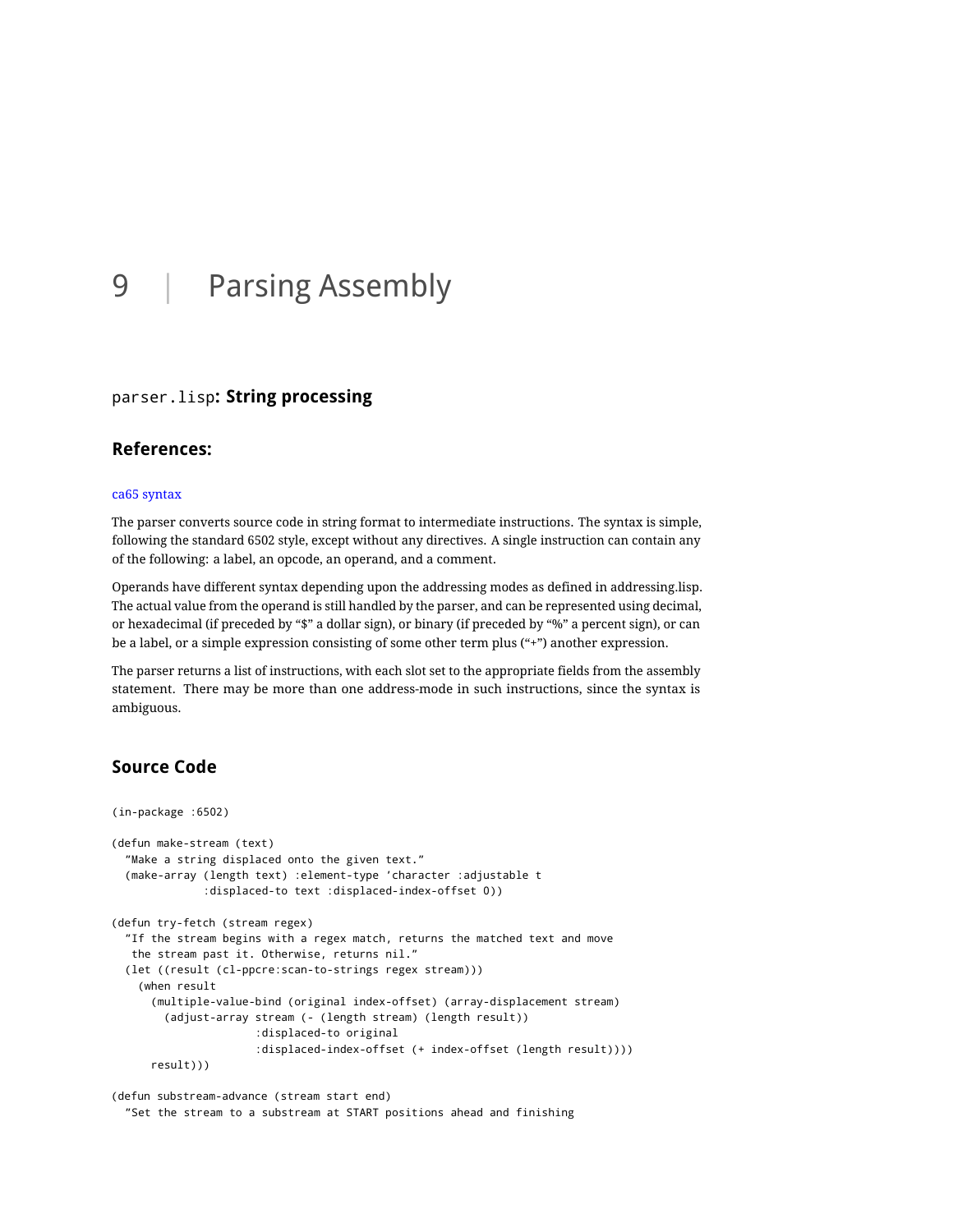```
at END position."
 (multiple-value-bind (original index-offset) (array-displacement stream)
   (unless original
      (error "substream-advance called with a string, not a stream"))
   (adjust-array stream (- end start) :displaced-to original
                  :displaced-index-offset (+ index-offset start))))
(defun skip-white-space (stream)
  "Fetches white space from the stream, ignores it and returns the stream."
 (try-fetch stream "^\\s+")
 stream)
(defun fetch-label (stream)
  "Fetches a label from the stream, or returns nil."
  (let ((result (try-fetch stream "^[a-zA-Z][a-zA-Z0-9_]*:")))
   (when result (string-right-trim ":" result))))
(defun fetch-opcode (stream)
  "Fetches an opcode from the stream as a keyword, or returns nil."
 (let ((result (try-fetch stream "^[a-zA-Z]{3}")))
   (when result (intern (string-upcase result) :keyword))))
(defun fetch-literal (stream)
  "Fetches a literal value from the stream and returns it as an alist
  containing the integer value and address mode, or returns nil."
 (let ((result (try-fetch stream "^((\\$|\\&)[a-fA-F0-9]+|%[0-1]+|[0-9]+)")))
   (cond
     ((not result) nil)
     ((find (aref result 0) "$&") (parse-integer (subseq result 1) :radix 16))
     ((char= (aref result 0) #\%) (parse-integer (subseq result 1) :radix 2))
      (t (parse-integer result :radix 10)))))
(defun fetch-name (stream)
  "Fetches a name from the stream, or returns nil."
 (try-fetch stream "^[a-zA-Z][a-zA-Z0-9_]*"))
(defun fetch-term (stream)
  "Fetches a literal or name from the stream, or returns nil."
 (or (fetch-literal stream) (fetch-name stream)))
(defun match-operand-address-modes (stream)
 "Matches the stream against all address-mode readers, returning those that
  match, as well as the positions where the match occurs."
 (let ((value-match (list nil nil)))
   (list (loop for address-mode being the hash-keys of *address-modes*
            when (multiple-value-bind (start end match-start match-end)
                      (cl-ppcre:scan (reader address-mode) stream)
                    (when start
                      (setf value-match (list match-start match-end))))
             collect address-mode) value-match)))
(defun operand-possible-modes-and-value (stream)
  "Returns all matching address-modes for the operand, along with positions
  where the match occurs."
 (destructuring-bind (address-modes (match-starts match-ends))
     (match-operand-address-modes stream)
   (cond
     ((find 'implied address-modes) (list (list 'implied) 0 0))
     ((find 'accumulator address-modes) (list (list 'accumulator) 0 1))
     (t (list address-modes (aref match-starts 0) (aref match-ends 0))))))
```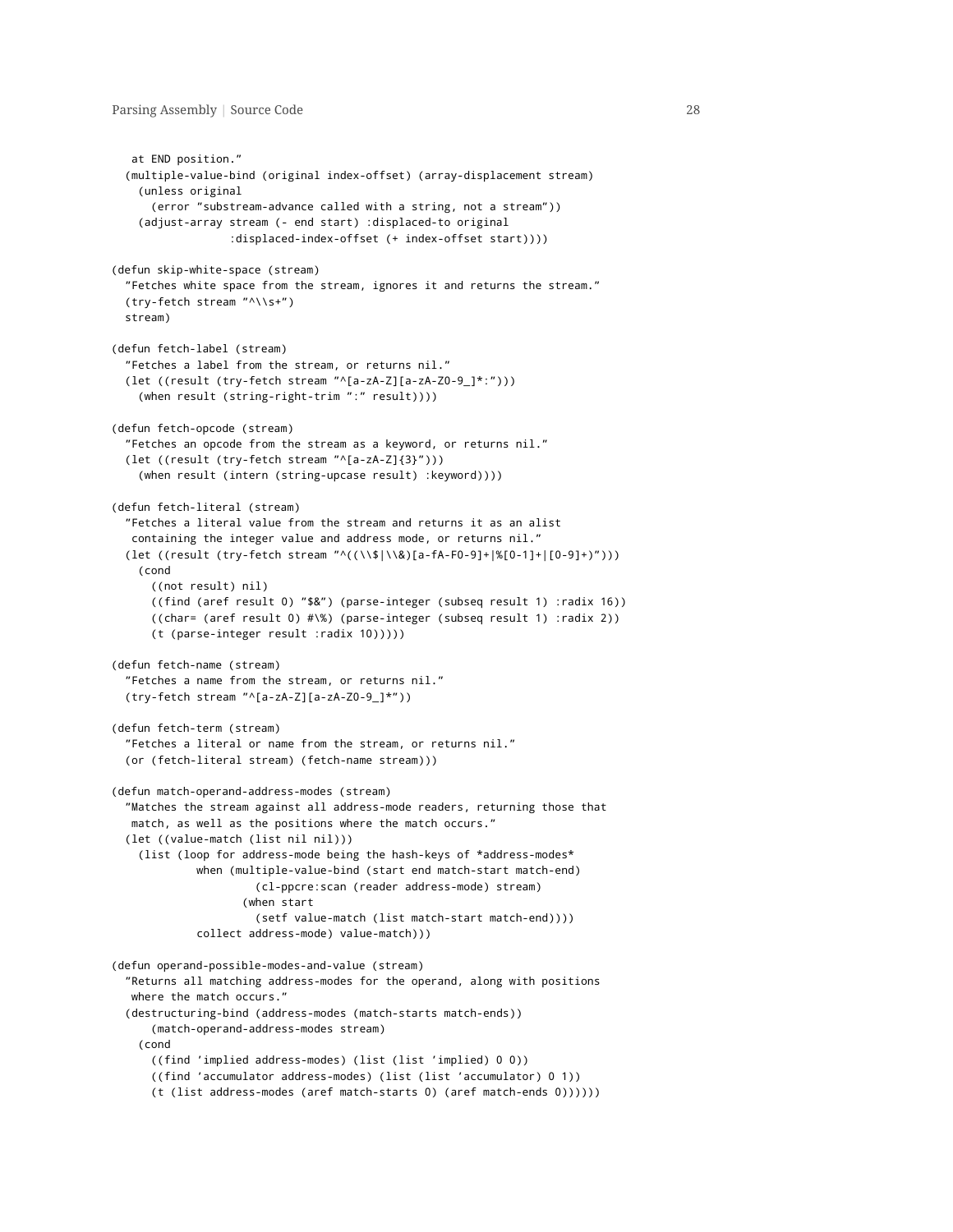```
(defun fetch-expression (stream)
 "Fetches an expression from the stream, either a term or a term plus another."
 (let ((term-1 (fetch-term stream)))
   (if (try-fetch (skip-white-space stream) "^\\+")
       (list '+ term-1 (fetch-expression stream))
       term-1)))
(defun fetch-operand (stream)
 "Fetches the operand, returning its numerical value and possible
  address-modes."
 (destructuring-bind (possible-modes value-start value-end)
     (operand-possible-modes-and-value stream)
   (substream-advance stream value-start value-end)
   (list (fetch-expression stream) possible-modes)))
(defun parse-line (text)
 "Converts a line of text into an instruction representing the assembly code."
 (let* ((stream (make-stream text))
         (label (fetch-label (skip-white-space stream)))
         (opcode (fetch-opcode (skip-white-space stream)))
         (operand (fetch-operand (skip-white-space stream)))
         (value (first operand))
         (address-modes (second operand)))
   (make-instruction :label label :opcode opcode :value value
                      :address-mode address-modes)))
(defun strip-comment (text)
 "Removes comment and white space from end of string."
 (let ((pos (position #\; text)))
   (when pos (setf text (subseq text 0 pos))))
 (string-right-trim " " text))
(defun parse-code (text)
  "Parses the assembly source text and returns the assembled code as a list of
  alists."
 (loop for line in (cl-ppcre:split "\\n" text)
       when (parse-line (strip-comment line)) collect it))
```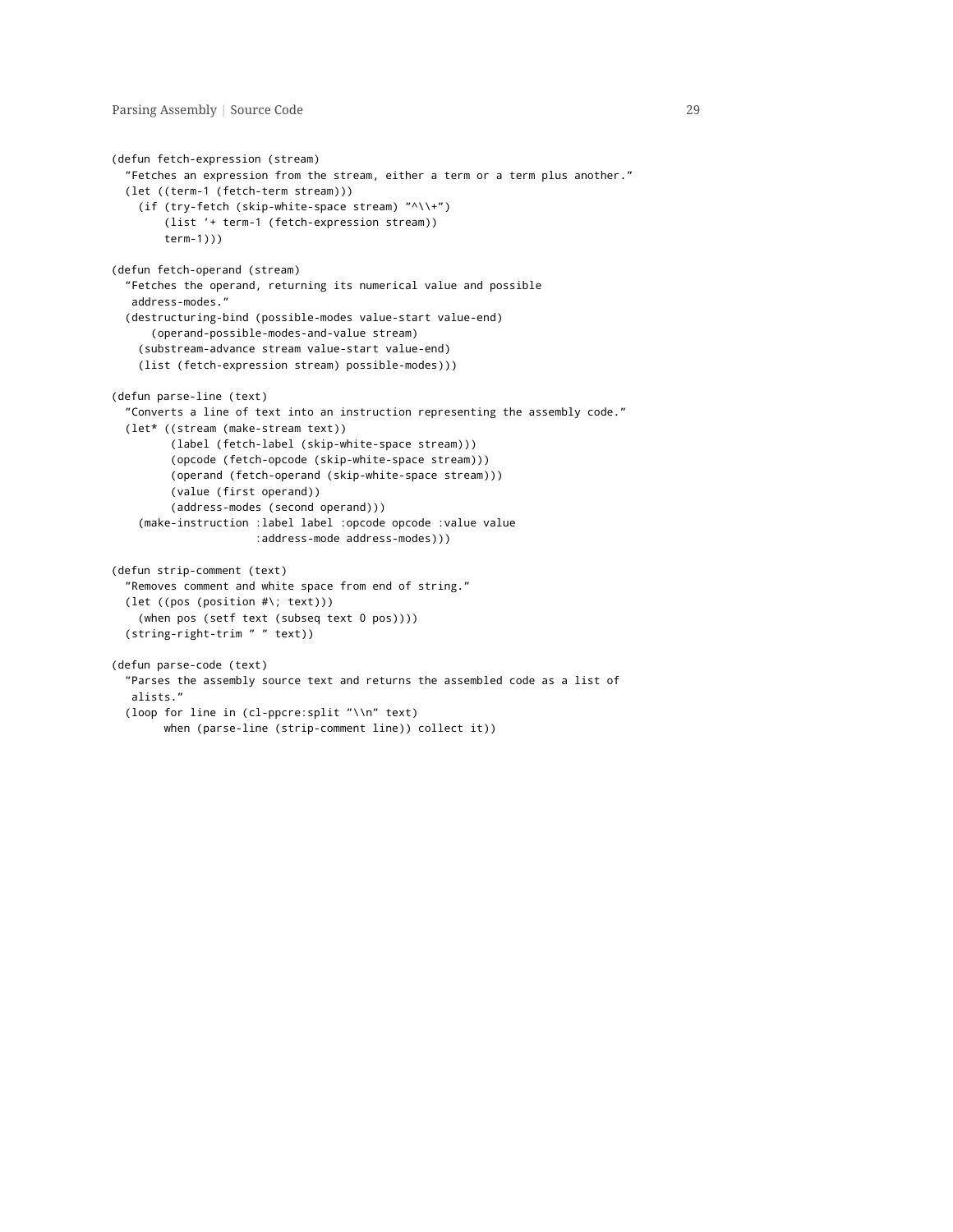# <span id="page-30-0"></span>10 | Creating New Code

#### <span id="page-30-1"></span>assemble.lisp**: This is only the Beginning**

#### <span id="page-30-2"></span>**References:**

- [A port of Henry Baker's comfy-6502](http://josephoswald.nfshost.com/comfy/summary.html)
- [Fun with Lisp: Programming the NES](http://ahefner.livejournal.com/20528.html)

Since our disassembler can disassemble to either a string or sexp format, we'd like our assembler to be similarly versatile. Therefore, we'll define a Generic Function asm that works on lists or strings. In addition it takes an optional environment as a hash table, and a starting address.

The assembler works by looping over its input, recording any labels, and assembling each statement one at a time, using delayed functions for any statements that use a label. Then finally, delayed functions are resolved, and all the results are concatenated together. Both lists and strings are converted into an intermediary format, a struct called instruction, which represents a single statement.

<span id="page-30-3"></span>The parser determines which possible address modes can match the given syntax, which may be ambiguous due to labels, and matches these modes against what the given opcode can use.

```
(in-package :6502)
(defconstant +relative-branch-size-byte+ 2)
(defconstant +max-byte+ 256)
(defparameter +absolute-modes+ '(absolute absolute-x absolute-y))
(defparameter +zero-page-modes+ '(zero-page zero-page-x zero-page-y))
(defgeneric asm (source &optional init-env org-start)
 (:documentation "Assemble SOURCE into a bytevector and return it."))
(defmethod asm ((source list) &optional init-env org-start)
 (assemble-code-block (list-to-instructions source) init-env org-start))
(defmethod asm ((source string) &optional init-env org-start)
 (assemble-code-block (parse-code source) init-env org-start))
(defstruct instruction
 "Represents a single line of code."
 (label nil :type (or null string))
 (opcode nil :type (or null symbol))
```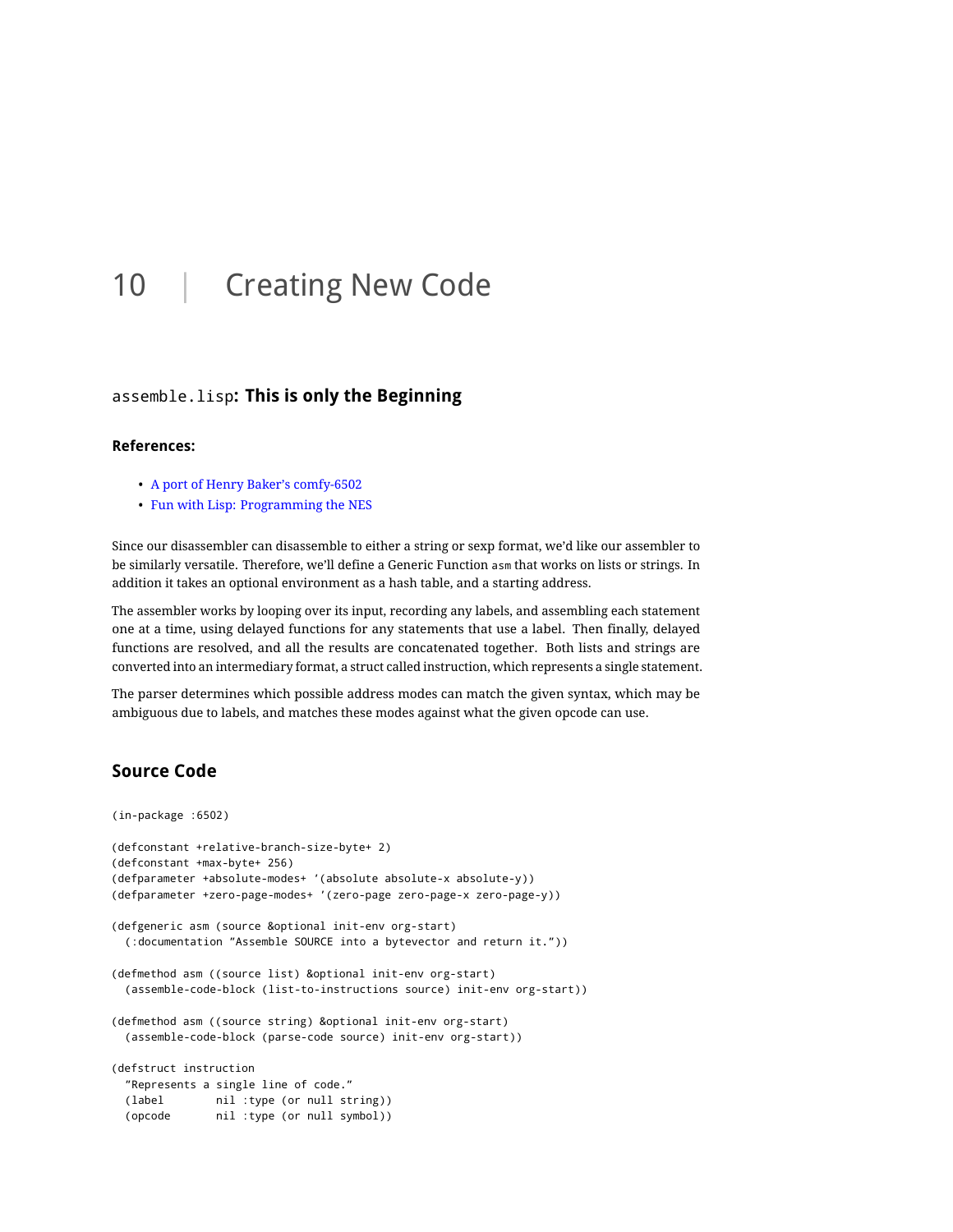```
(address-mode nil :type (or null symbol list))
  (value nil :type (or null u16 list string)))
(defun list-to-instructions (instructions)
  "Given a list of assembly tuples, convert them to instructions."
  (unless (listp (first instructions))
    (setf instructions (list instructions)))
  (loop for tuple in instructions collect (apply #'tuple-to-instruction tuple)))
(defun tuple-to-instruction (opcode &optional operand)
  "Given an opcode and value, as symbols, convert them to an instruction."
  (unless operand
    (return-from tuple-to-instruction
      (make-instruction :opcode opcode :address-mode 'implied)))
  (let ((token (transform-sexp-syntax operand)))
    (destructuring-bind (possible-modes value-start value-end)
        (operand-possible-modes-and-value token)
      (let ((stream (make-stream (coerce (subseq token value-start value-end)
                                         '(vector character)))))
        (make-instruction :opcode opcode :value (fetch-literal stream)
                          :address-mode possible-modes)))))
(defun transform-sexp-syntax (sexp-token)
  "Given a SEXP-token using an indirect, *.x or *.y addressing mode, transform
  it to use the classic string assembly syntax."
  (substitute #\, #\. (cl-ppcre:regex-replace "\@([^.]*)(.*)?"
                                              (String \text{sexp-token}) "(\text{$\forall 1)(\2")})(defmacro resolve-byte (place env)
  "Given a place and an environment, if that place is a function, call that
  function with the environment and assign the result to the place."
  (let ((byte-name (gensym)))
    '(when (functionp ,place)
       (let ((,byte-name (funcall ,place ,env)))
         (setf ,place ,byte-name)))))
(defun assemble-code-block (code-block &optional init-env org-start)
  "Given a list of instructions, assemble each to a byte vector."
  (let ((env (or init-env (make-hash-table :test 'equal)))
        (output (make-array 0 :fill-pointer 0 :adjustable t))
        (pc-start (or org-start 0)))
    ; Build byte vector, without labels.
    (loop for instruction in code-block
       do (let ((bytes (assemble-instruction instruction
                                             (+ pc-start (length output)) env)))
            (loop for b in bytes
               do (vector-push-extend b output))))
    ; Resolve labels in the byte vector.
    (loop for i from 0 below (length output)
       do (resolve-byte (aref output i) env))
    output))
(defun assemble-instruction (instruction pc env)
  "Given an instruction, and the current program counter, fill the environment
  with any labels and assemble instruction to a list of bytes."
  (with-slots (opcode value label) instruction
    (when label
      (setf (gethash label env) pc))
    (when opcode
      (let ((mode (decide-address-mode instruction env)))
        (list* (find-opcode opcode mode) (process-args value mode pc))))))
```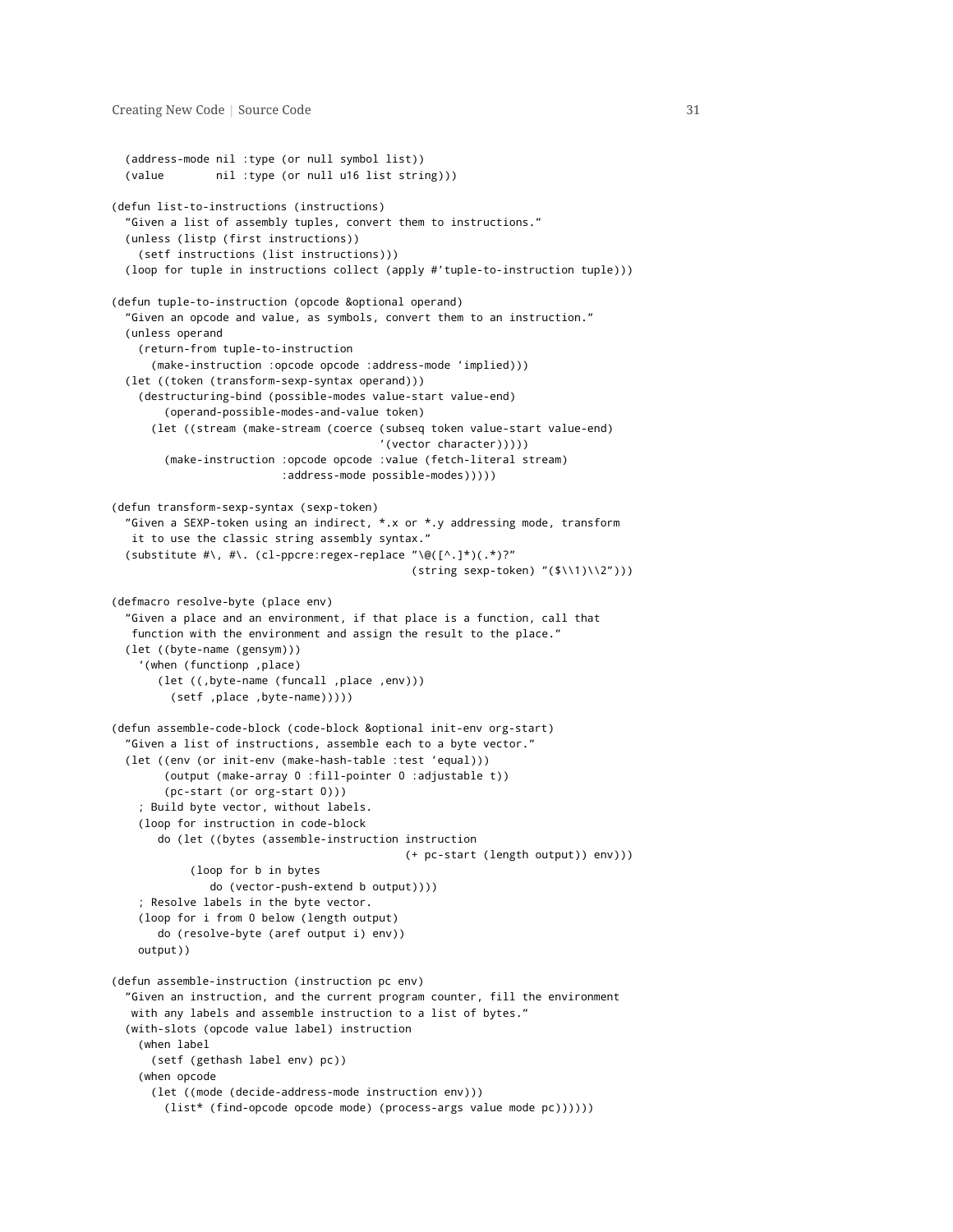```
(defun find-opcode (opcode mode)
  "Finds an opcode matching OPCODE and MODE, raising ILLEGAL-OPCODE otherwise."
 (let ((match (position-if #'(lambda (e) (match-opcode-data e opcode mode))
                            *opcode-meta*)))
   (or match (error 'illegal-opcode :opcode (list opcode mode)))))
(defun process-args (value address-mode pc)
  "Given the operand value, address-mode, and program counter, return a list of
  assembled bytes, using delayed functions for labels or expressions."
 (case address-mode
   ((absolute absolute-x absolute-y indirect)
    (list (make-byte value pc :low) (make-byte value pc :high)))
   ((implied accumulator) nil)
   (relative (list (make-byte value pc :relative)))
   (otherwise (list (make-byte value pc :low)))))
(defun decide-address-mode (instruction env)
  "Finds the desired address mode, matching what the opcode allows to what was
  parsed from the operand's syntax."
 (with-slots (opcode address-mode value) instruction
   (let ((modes (if (listp address-mode) address-mode (list address-mode)))
          (opcode-modes (get-opcode-address-modes opcode)))
     (if (common-lisp:and (zero-page-address value env)
               (intersection opcode-modes +zero-page-modes+))
          (setf modes (set-difference modes +absolute-modes+))
          (setf modes (set-difference modes +zero-page-modes+)))
      (first (intersection modes opcode-modes)))))
(defun get-opcode-address-modes (opcode)
  "Given an opcode, return the possible address modes for that operation."
  (loop for e across *opcode-meta*
    when (match-opcode-data e opcode :any) collect (fifth e)))
(defun match-opcode-data (data opcode &optional (address-mode :any))
  "Returns whether the asm metadata matches the given opcode, and address-mode
  if it is provided."
 (common-lisp:and (eq (first data) (intern (symbol-name opcode) :6502))
                   (or (eq address-mode :any) (eq address-mode (fifth data)))))
(defun zero-page-address (addr env)
 "Returns whether the address is a zero page access."
 (cond
   ((numberp addr) (< addr +max-byte+))
   ((stringp addr)
    (let ((addr (gethash addr env)))
       (common-lisp:and (numberp addr) (< addr +max-byte+))))
   ((listp addr) nil)
   (t (error "Invalid address" :argument addr))))
(defun make-byte (value pc type)
  "Given an integer, return a single byte for the required type. Given a label,
  return a delayed function to calculate the same, once labels are defined."
  (cond
   ((stringp value)
     (lambda (env)
       (let ((addr (or (gethash value env)
                       (error "Undefined label" :argument value))))
         (when (eq type :relative)
           (setf addr (- addr pc +relative-branch-size-byte+)))
         (make-byte addr pc type))))
```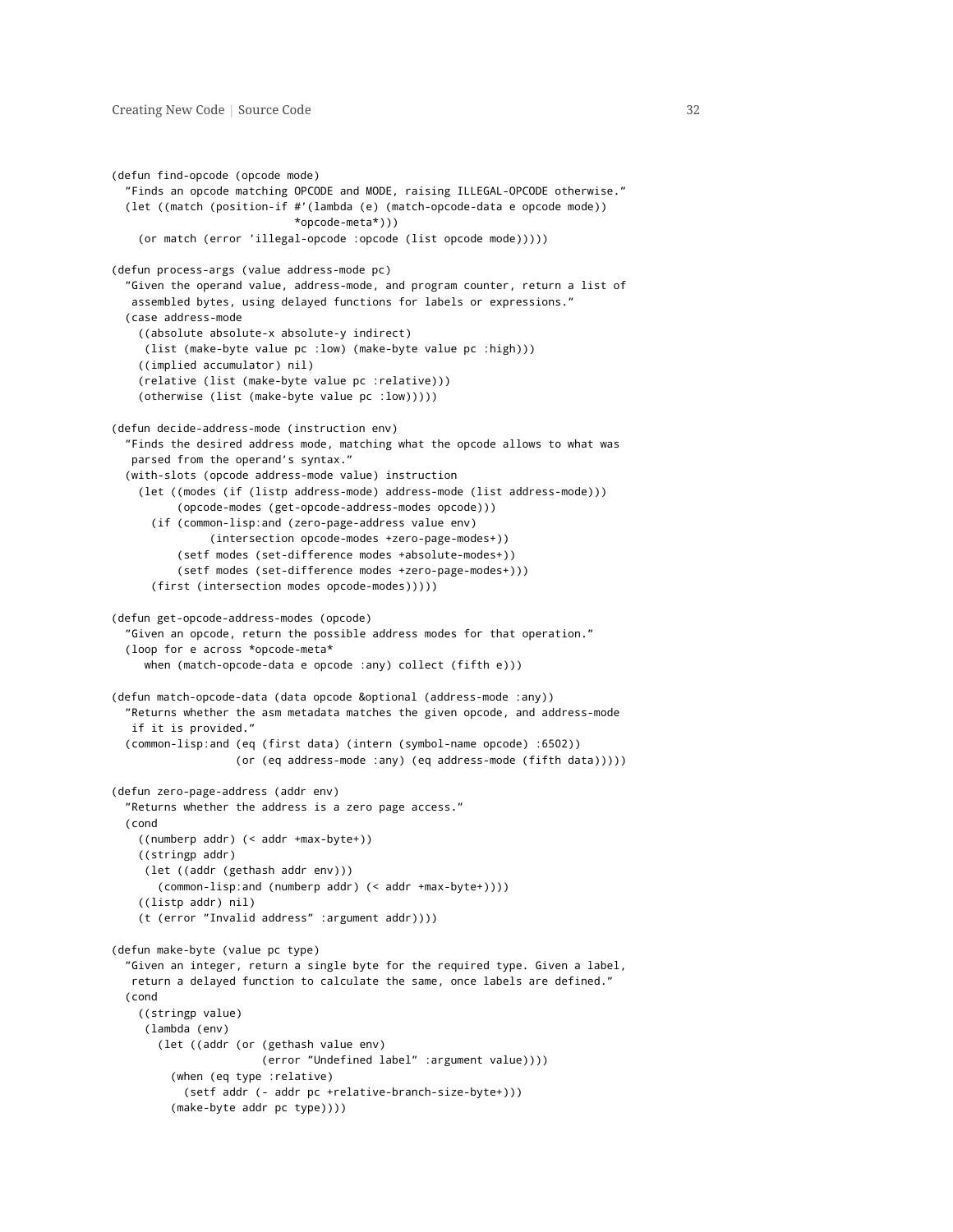```
((common-lisp:and (listp value) (eq (first value) '+))
     (lambda (env)
      (destructuring-bind (unused-plus operand-1 operand-2) value
        (declare (ignore unused-plus))
         (+ (make-and-resolve-byte operand-1 pc type env)
            (make-and-resolve-byte operand-2 pc type env)))))
    ((numberp value)
     (if (eq type :high) (floor (/ value +max-byte+)) (mod value +max-byte+)))
    (t (error "Cannot make-byte" :argument value))))
(defun make-and-resolve-byte (operand pc type env)
  "Given an operand, convert it to a byte, resolving any delayed functions."
 (let ((value (make-byte operand pc type)))
   (resolve-byte value env)
```
value))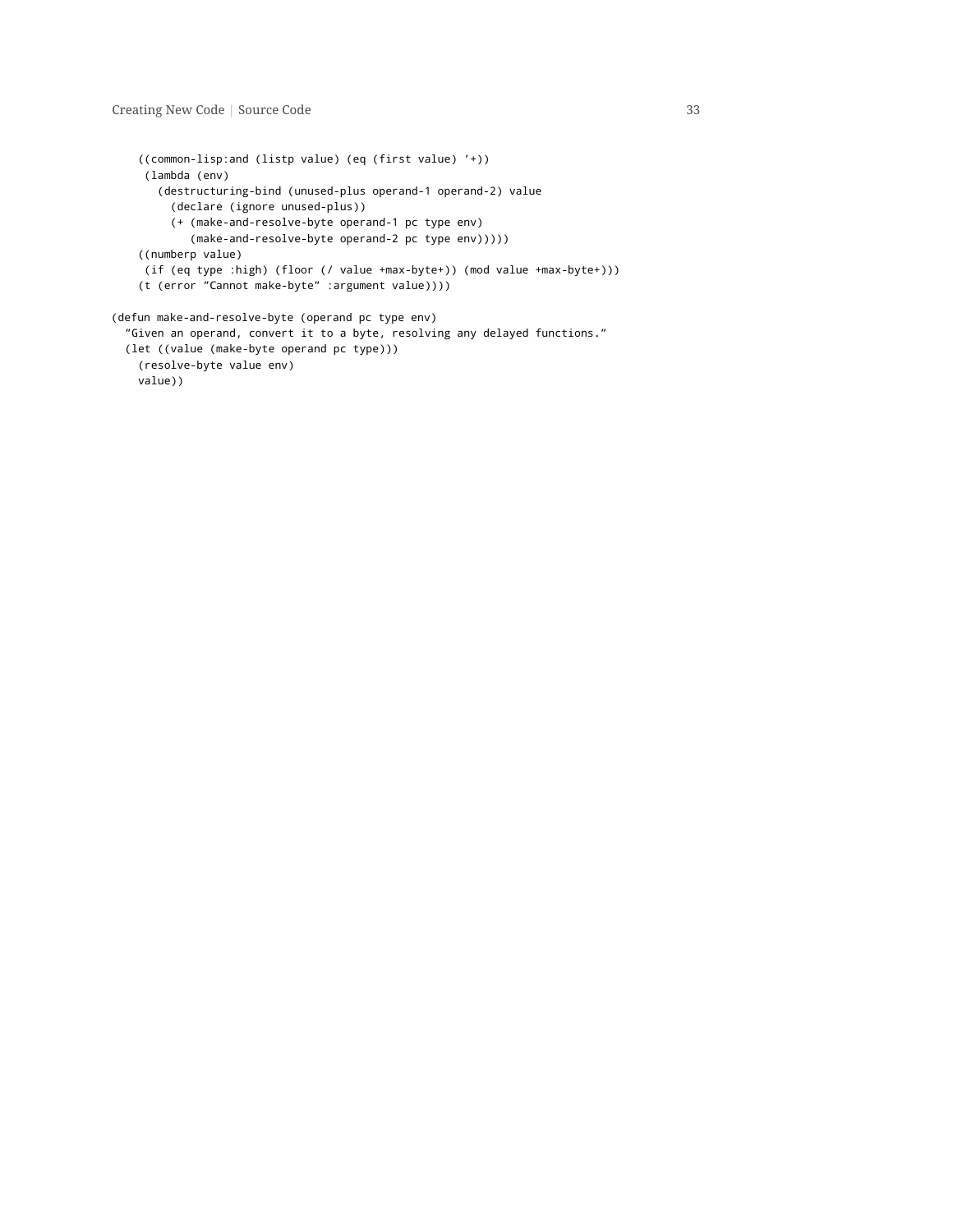# <span id="page-34-0"></span>11 | Wrap it with a Bow

#### <span id="page-34-1"></span>packages.lisp**: Exposed Functionality**

Finally, we'll want to define packages for our emulator to provide a public API. Who knows, maybe somebody out there is just dying for a drag and drop 6502 emulator in Lisp with a function to single-step instructions. :)

The 6502 package is for use by emulator writers, the test suite, etc. It exposes all the types and interesting high-level functionality. It also shadows Common Lisp's built-in and and bit symbols since they name 6502 opcodes.

<span id="page-34-2"></span>The cl-6502 package is more limited and designed for public consumption, hiding the Addressing Modes and their protocol, the CPU slot accessors, and other helpers.

```
(defpackage :6502
 (:use :cl)
 (:import-from :alexandria #:compose #:emptyp #:flatten #:make-keyword #:named-lambda)
 (:shadow #:bit #:and)
 (:export ;; Public API
          #:execute #:step-cpu #:asm #:disasm #:disasm-to-str #:disasm-to-list
           #:current-instruction #:get-byte #:get-word #:get-range #:*cpu* #:cpu
           #:nmi #:reset #:jit-step #:*opcode-meta*
           ;; CPU struct
           #:make-cpu #:cpu-ar #:cpu-xr #:cpu-yr #:cpu-sr #:cpu-sp #:cpu-pc #:cpu-cc #:u8 #:u16
           ;; Addr modes
           #:implied #:accumulator #:immediate #:zero-page #:zero-page-x #:zero-page-y
          #:absolute #:absolute-x #:absolute-y #:indirect #:indirect-x #:indirect-y #:relative
          #:reader #:writer
           ;; Helpers
           #:wrap-byte #:wrap-word #:status-bit #:defenum #:bytevector))
(defpackage :cl-6502
 (:documentation "Homepage: <a href=\"http://github.com/redline6561/cl-6502\">Github</a>")
 (:use :cl)
 (:import-from :6502 #:execute #:step-cpu #:asm #:disasm #:disasm-to-str #:disasm-to-list
                      #:current-instruction #:get-byte #:get-word #:get-range #:*cpu* #:cpu
                      #:nmi #:reset #:jit-step)
 (:export #:execute #:step-cpu #:asm #:disasm #:disasm-to-str #:disasm-to-list
           #: current-instruction #: get-byte #: get-word #: get-range #: * cpu* #: cpu
           #:nmi #:reset #:jit-step))
```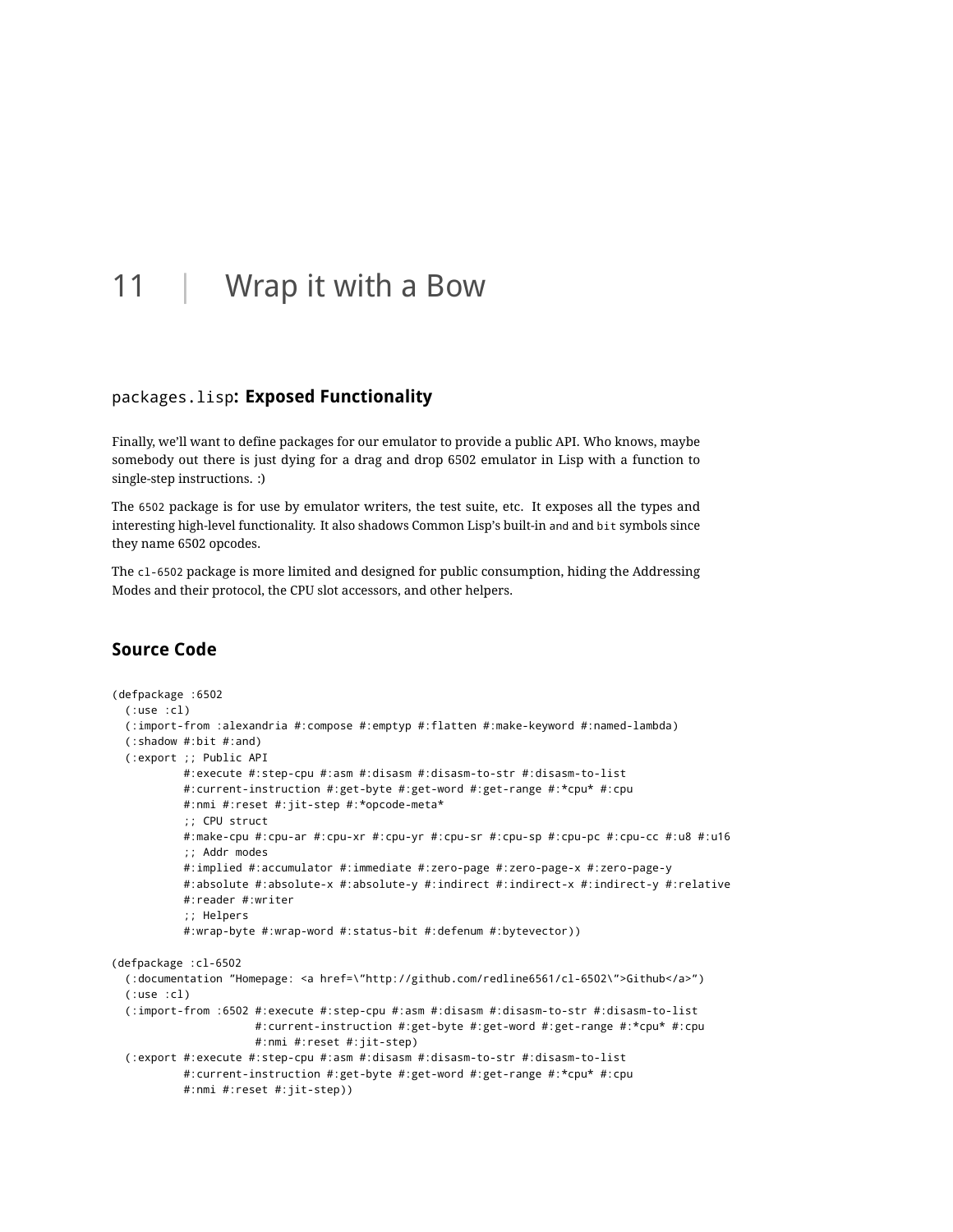# <span id="page-35-0"></span>12 | Lessons Learned - Emulation

### <span id="page-35-1"></span>**High-level emulation is viable**

High-level emulation *can* work and the result is great. On the other hand, it entails *extra* work mapping the low-level hardware to your high-level language back to reasonably fast code. This is a time-consuming process.

## <span id="page-35-2"></span>**What must be fast**

3 things absolutely must be fast: opcode dispatch, memory reading/writing, and status bit handling. CPUs only do a few things and most of them your language already knows how to make fast; arithmetic and assignment, in particular. Practically every CPU instruction deals with memory somehow, updates the status register, or both. Think carefully about how to map these operations onto your language. They should happen a few million times a second. :)

## <span id="page-35-3"></span>**Profile with intuition**

Your language profiler can't show you architectural issues, only hotspots. I used SBCL's statistical profiler a good bit on this project and regard it highly. It tracks both CPU usage and memory allocation/consing very well. However, most of the really big gains came from some mixture of intuition, experimentation, and good old hard thinking.

### <span id="page-35-4"></span>**Get the API right first**

Consequently, getting the API right is the hard part and the most important. If you've defined your interfaces correctly, you can rewrite the underlying data representations or execution strategies to achieve good performance.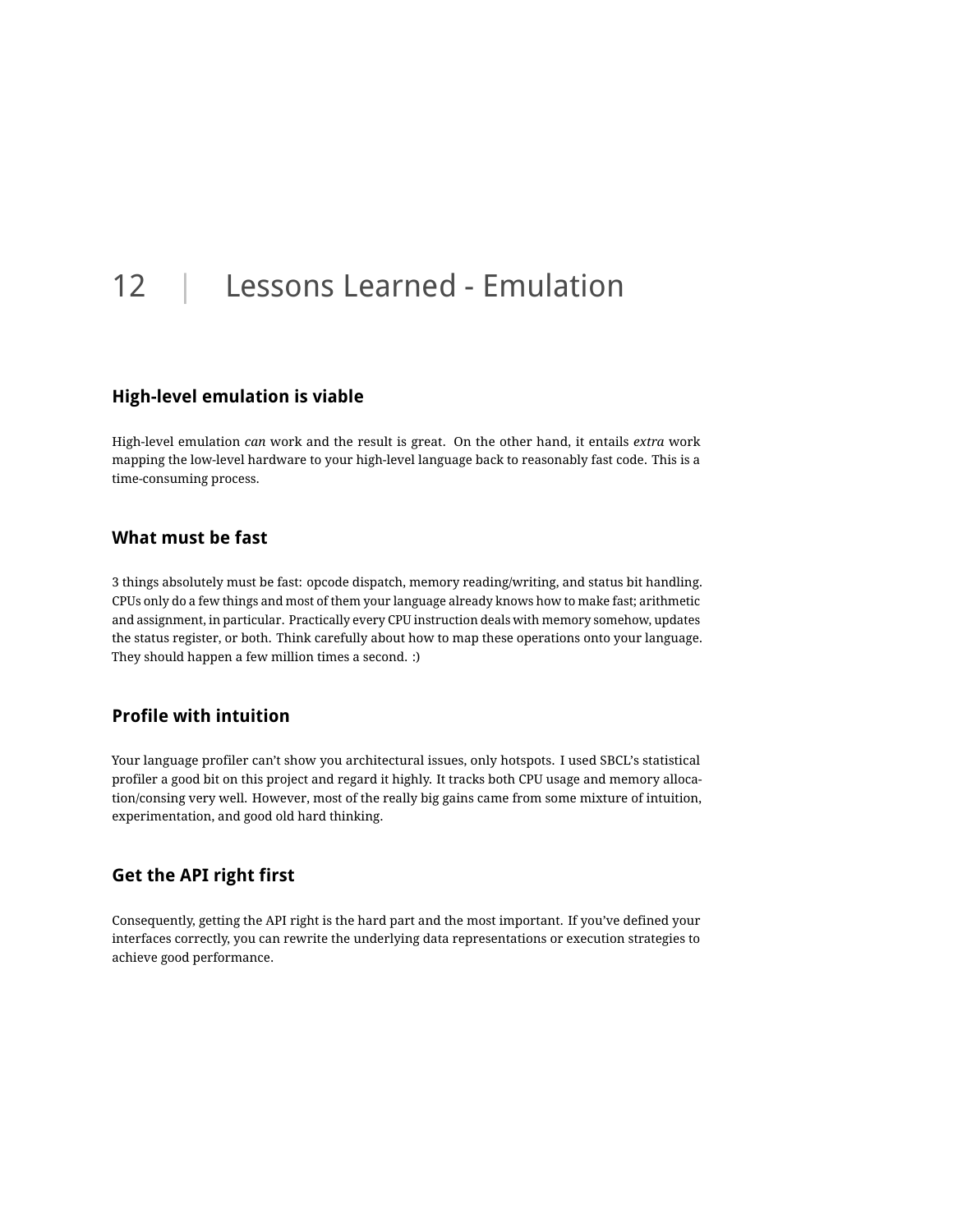# <span id="page-36-0"></span>13 | Lessons Learned - Common Lisp

#### <span id="page-36-1"></span>**Structures can be preferable to classes**

Structures are much more static than classes. They also enforce their slot types. When you have a solid idea of the layout of your data and really need speed, they're ideal.

### <span id="page-36-2"></span>**CLOS is fast enough**

CLOS, for single-dispatch at least, is really quite fast. When I redesigned the emulator to avoid a method call for every memory read/write, my benchmark only ran ~10% faster. I eventually chose to stick with the new scheme for several reasons, performance was only a minor factor.

### <span id="page-36-3"></span>**Destructuring is more expensive than you think**

My second big speedup came, indirectly, from changing the arguments to the opcode lambdas. By having the opcode only take a single argument, the CPU, I avoided the need to destructure the opcode metadata in step-cpu. You **don't** want to destructure a list in your inner loop, no matter how readable it is!

### <span id="page-36-4"></span>**Eval-when is about data more than code**

That is, the times I found myself using it always involved computing data at compile-time that would be stored or accessed at load-time or later. E.g. I used it to ensure that the status-bit enum was created for use by later macros like set-flags-if. Regardless, [try to go without it](http://fare.livejournal.com/146698.html) if possible.

### <span id="page-36-5"></span>**Use DECLAIM (and DECLARE) wisely**

*DECLAIM* is for global declarations and *DECLARE* is for local ones. Once you've eked out as many algorithmic gains as possible and figured out your hotspots with the profiler, recompile your code with (declaim (optimize speed)) to see what notes the compiler gives you. Letting the compiler know the *FTYPE* of your most called functions and inlining a few things can make a big difference.